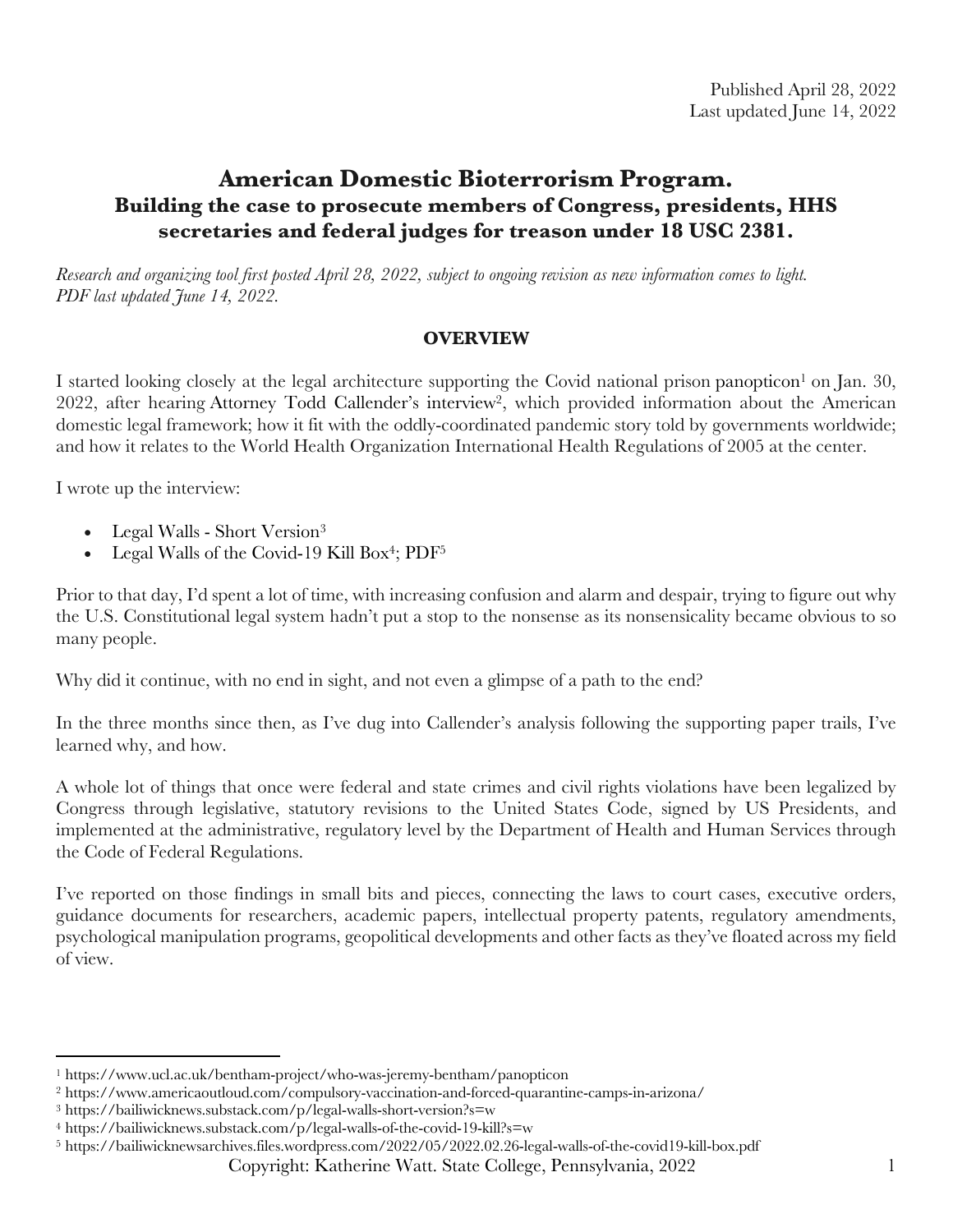I think the critical decay began around 1983, when the 'public health emergencies' section was added to the 1944 Public Health Service Act, although the 1944 PHSA itself represented an additional militarization of human medicine in the United States.

Most of the worst laws have been passed since 2000 — just before 9/11 and the US Department of Defense false flag anthrax attacks.

They are listed below, with links to the full text of each law, and a short summary of what I understand about how each one fits into the overall scheme.

The basic goal of the architects, which has been achieved, was to set up legal conditions in which all governing power in the United States could be automatically transferred from the citizens and the three Constitutional branches into the two hands of the Health and Human Services Secretary, effective at the moment the HHS Secretary himself declared a public health emergency, legally transforming free citizens into enslaved subjects.

That happened on Jan. 31, 2020, in effect as of Jan. 27, 20206 through the present day.

In other words: **Congress and US Presidents legalized and funded the overthrow of the U.S. Constitution, the U.S. government and the American people, through a massive domestic bioterrorism program relabeled as a public health program, conducted by the HHS Secretary on behalf of the World Health Organization and its financial backers.**

\*

Timelines covering the five years immediately before the biowar declaration:

- Run-up to the American bioterrorist State's Jan. 31, 2020 declaration of war Part 1<sup>7</sup> Published May 25, 2022
- Run-up to the American bioterrorist State's Jan. 31, 2020 declaration of war Part 28 Published June 3, 2022

\*

# **GLOBAL GOVERNANCE BACKDROP**

- 1944 Bretton Woods Agreement established World Bank and International Monetary Fund.
- 1945/10/24 United Nations established, treaty ratified by US Congress.
- 1945/11/20 Nuremberg trials began.
- 1946/07/22 World Health Organization Constitution adopted and signed by 61 nations at International Health Conference in New York, to enter into force as of 04/07/1948. WHO Constitution amendments passed by World Health Assembly 02/03/1977 ; 01/20/1980 ; 07/11/1994 ; 09/15/2005.
- 1946/10/01 Nuremberg trials concluded.
- 1947/10/30 General Agreement on Tariffs and Trade (GATT) treaty signed. Went into effect 01/01/1948.
- 1948 UN Universal Declaration of Human Rights, part of International Bill on Human Rights
- 1949/06/18 George Orwell published *1984*.

<sup>6</sup> https://www.phe.gov/emergency/news/healthactions/phe/Pages/2019-nCoV.aspx

<sup>7</sup> https://bailiwicknews.substack.com/p/run-up-to-the-american-bioterrorist?s=w

<sup>8</sup> https://bailiwicknews.substack.com/p/run-up-to-the-american-bioterrorist-37f?s=w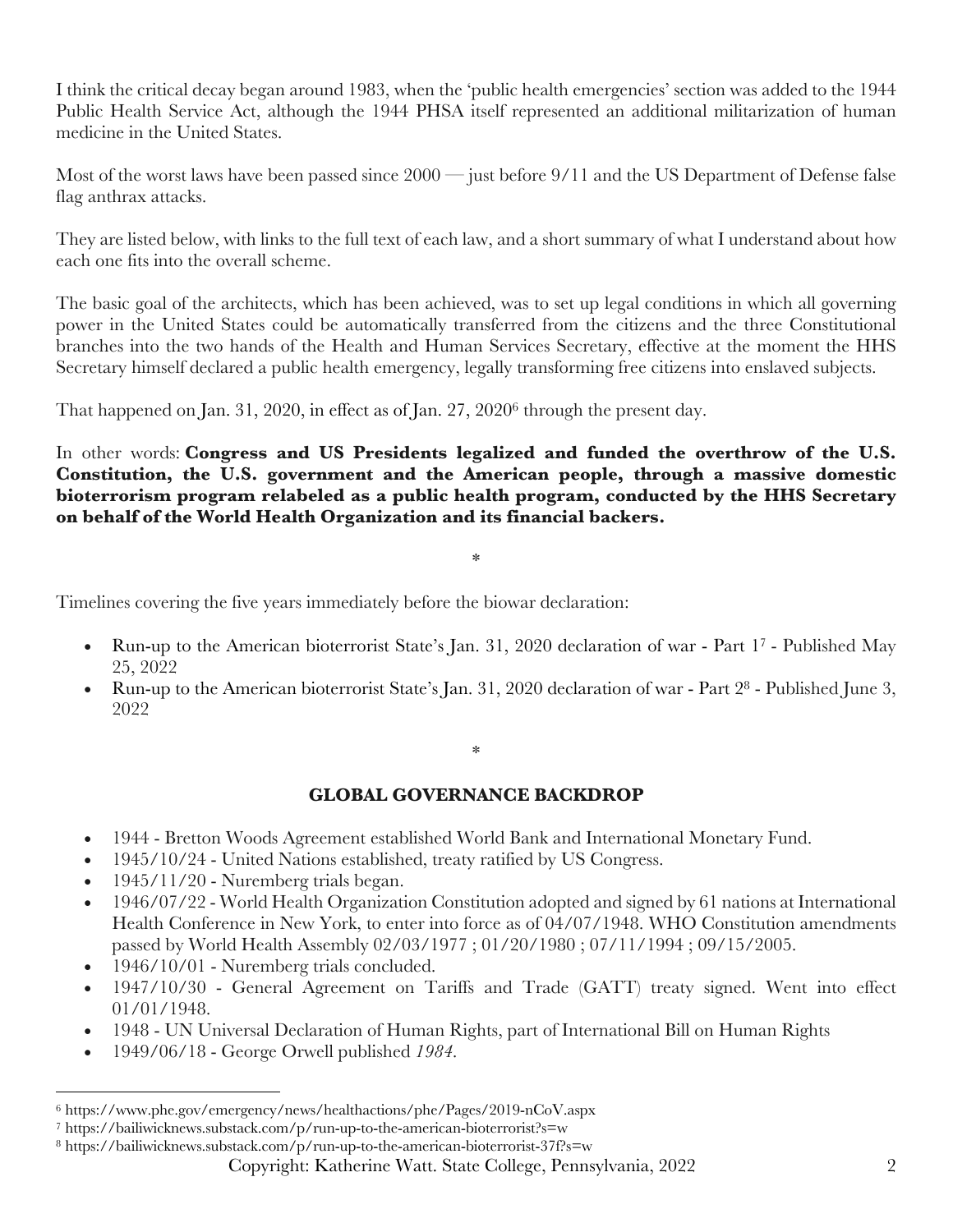- 1951/05/25 World Health Organization World Health Assembly adopted first International Sanitary Regulations. Effective date: 10/01/1952. Revised and renamed International Health Regulations in 1969. Revised again 1973, 1981, 2005. Draft revisions under review 2022.
- 1952/09/14 Pope Pius XII speech On the Moral Limits of Medical Research and Treatment9, given to First International Congress on Histopathology of the Nervous System. "Insofar as the moral justification of the experiments rests on the mandate of public authority, and therefore on the subordination of the individual to the community, of the individual's welfare to the common welfare, it is based on an erroneous explanation of this principle. It must be noted that, in his personal being, man is not finally ordered to usefulness to society. On the contrary, the community exists for man."
- 1952/10/01 WHO International Sanitary Regulations enter into force in WHO member states.
- 1961/01/17 President Dwight Eisenhower Farewell Address, warning of military-industrial-Congressional complex and the "danger that public policy could itself become the captive of a scientifictechnological elite."
- 1969 WHO International Sanitary Regulations, in effect since 10/01/1952, revised and renamed International Health Regulations. Revised again 1973, 1981, 2005. Draft revisions under review 2022.

# **AMERICAN IMPLEMENTATION: EXECUTIVE ORDERS SIGNED BY PRESIDENTS & HHS SECRETARIES**

\*

- 1933/04/05 Executive Order 6102 signed by President Franklin D. Roosevelt, suspending gold standard under state of emergency (Great Depression). Ratified by Congress through House Joint Resolution 192.
- 1952/09/27 Executive Order 10399 signed by President Harry Truman, establishing the US Surgeon General as the "health administrator" for the World Health Organization on American soil, under 1948 WHO Constitution and 1951 WHO International Sanitary Regulations. 17 Federal Register 8648<sup>10</sup>.
- 1953/03/12 Reorganization Plan No. 1 of 1953 transmitted to Congress by President Dwight Eisenhower, putting sovereignty relinquishment through WHO International Sanitary Regulations, as operated by Surgeon General through the Department of Health, Education and Welfare (later renamed Health and Human Services) into US Code at 42 USC 202. Published in Federal Register 04/11/1953, 18 Federal Register 205311.
- 1966/04/25 Reorganization Plan No. 3 of 1966. US Surgeon General's authorities transferred to Secretary of Health, Education and Welfare department, effective 06/25/1966. 31 Federal Register 885512.
- 1983/12/22 Executive Order 12452 signed by President Ronald Reagan. Specified communicable diseases subjecting citizens to forcible apprehension and detention, under Health and Human Services Secretary's quarantine authority through PHSA,  $42$  USC  $264b^{13}$ , including "Cholera or suspected Cholera, Diphtheria, infectious Tuberculosis, Plague, suspected Smallpox, Yellow Fever, and suspected Viral Hemorrhagic Fevers (Lassa, Marburg, Ebola, Congo-Crimean, and others not yet isolated or named)."
- 2003/04/04 Executive Order 1329514 signed by President George W. Bush. Added symptomatic SARS to list of quarantinable communicable diseases.

<sup>9</sup> https://www.papalencyclicals.net/pius12/p12psych.htm

<sup>10</sup> https://tile.loc.gov/storage-services/service/ll/fedreg/fr017/fr017191/fr017191.pdf

<sup>11</sup> https://archives.federalregister.gov/issue\_slice/1953/4/11/2053-2054.pdf#page=1

<sup>12</sup> https://archives.federalregister.gov/issue\_slice/1966/6/25/8851-8855.pdf#page=5

<sup>13</sup> https://www.law.cornell.edu/uscode/text/42/264

<sup>14</sup> https://bailiwicknewsarchives.files.wordpress.com/2022/02/2003-executive-order-bush-.pdf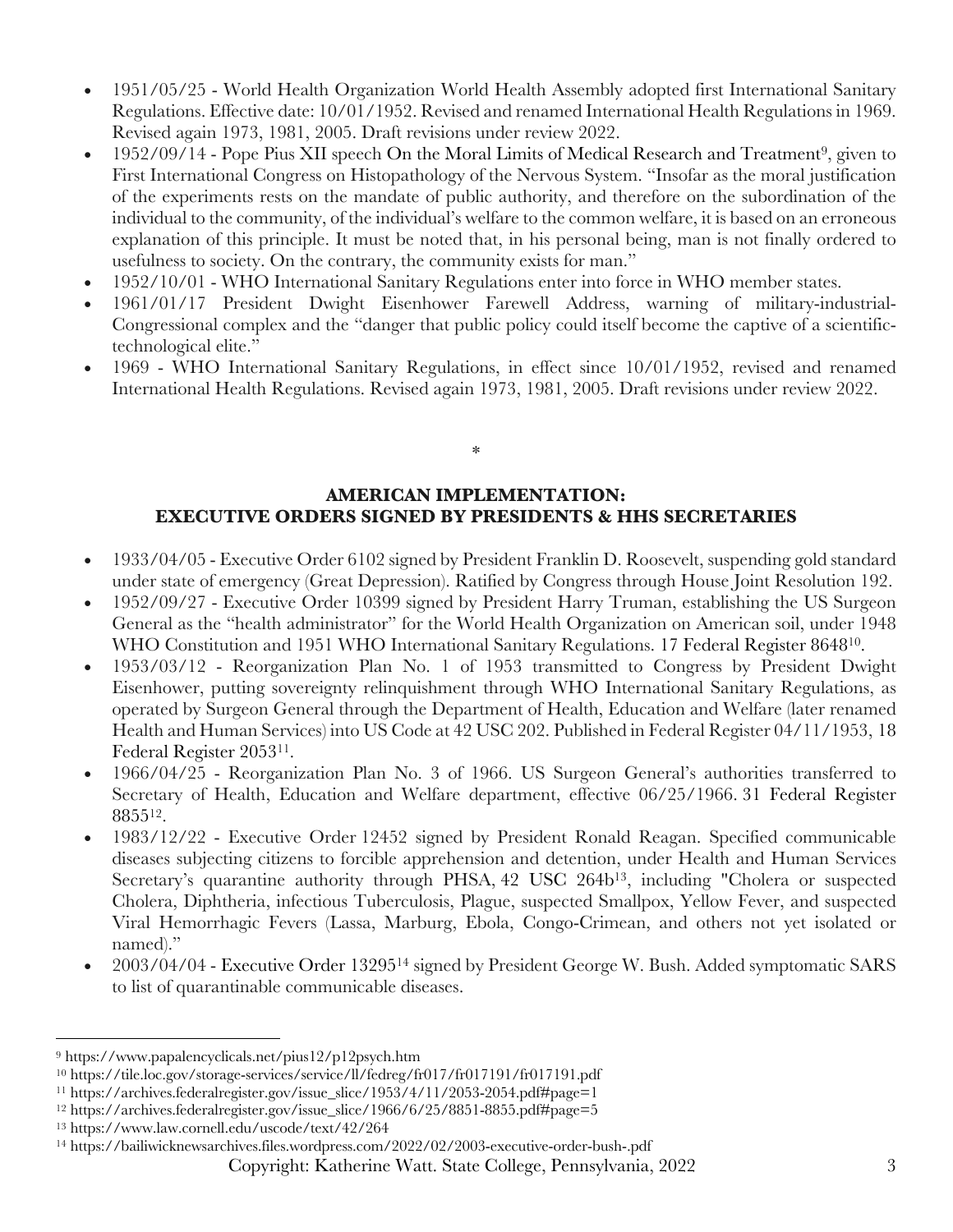- 2005/04/01 Executive Order 13375<sup>15</sup> signed by President George W. Bush. Added symptomatic influenza to list of quarantinable communicable diseases
- 2014/07/31 Executive Order 1367416 signed by President Barack Obama, adding asymptomatic, suspected SARS to list of quarantinable communicable diseases.
- 2020/01/27 US Secretary of Health and Human Services Determination that a Public Health Emergency Exists17. Signed Jan. 31, 2020, effective Jan. 27, 2020.
- 2020/02/04 US Secretary of Health and Human Services Declaration Under the Public Readiness and Emergency Preparedness Act for Medical Countermeasures Against COVID–1918. 85 Federal Register 15198 (6 pages). Issued March 10, 2020, effective Feb. 4, 2020. Deployment of the domestic bioterrorism program against all American citizens under Covid-19 pretext.

\*

## **1921-1982 STATUTES**

- 1921/11/23 Sheppard-Towner Maternity and Infancy Protection Act. Established status of Americanborn babies — human beings — as collateral for national debt owed to international bankers; program operated through birth certificates/security bonds filed with state registries of vital statistics. Expired 1929, replaced by 1935 Social Security Act.
- 1933/06/05 House Joint Resolution 192. Congress declared bankruptcy of US government; ratified President Roosevelt's Executive Order 6102 suspending gold standard; pledged lives of American people (registered at birth through Social Security program) as collateral/debt slaves to international bankers, against national debt.
- 1935 Social Security Act PL 74-271. 49 Stat. 620. Social Security Act is also the law governing Medicare and Medicaid, which are among the authorization and funding pathways through which 'breakthrough' devices and drugs, fast-track products, products eligible for accelerated approval and other FDA- classified products are developed, manufactured and used on humans. Amendments to SSA since 1983 and pending, have expanded/will further expand the novel drug and device/bioweapon classes eligible for fast-tracked federal research and deployment funding within the Medicare/Medicaid programs.
- 1938 Federal Food Drug and Cosmetic Act19 PL 75-717. 52 Stat. 1040. (21 pages.) 21 USC 9 et seq. Original law passed "to prohibit the movement in interstate commerce of adulterated and misbranded food, drugs, devices, and cosmetics, and for other purposes."
- 1944 Public Health Service Act20 PL 78-410. 58 Stat. 682. (39 pages.) 42 USC 201 et seq. Consolidated, centralized and militarized the American public health system that had developed within several agencies since the Revolution.
- 1946/06/11 Administrative Procedures Act, 5 USC 551. [I haven't dug into this deeply yet, but my initial understanding is that this set up the framework for the administrative state to operate within a *de facto* executive branch dictatorship, through the "committed to agency discretion" override of both the legislative process and judicial review.]
- 1947 National Security Act 61 Stat. 499. Set up precursors to Federal Emergency Management Agency (FEMA).
- 1948 US Information and Educational Exchange Act (Smith-Mundt). PL 80-402. 62 Stat. 6. Set up programs for US propaganda distribution in foreign countries; limited use of government propaganda on

<sup>15</sup> https://bailiwicknewsarchives.files.wordpress.com/2022/02/2005-executive-order-bush.pdf

<sup>16</sup> https://bailiwicknewsarchives.files.wordpress.com/2022/02/2014-executive-order-obama.pdf

<sup>17</sup> https://www.phe.gov/emergency/news/healthactions/phe/Pages/2019-nCoV.aspx

<sup>18</sup> https://www.govinfo.gov/content/pkg/FR-2020-03-17/pdf/2020-05484.pdf

<sup>19</sup> https://govtrackus.s3.amazonaws.com/legislink/pdf/stat/52/STATUTE-52-Pg1040a.pdf

<sup>20</sup> https://uscode.house.gov/statviewer.htm?volume=58&page=682

Copyright: Katherine Watt. State College, Pennsylvania, 2022 4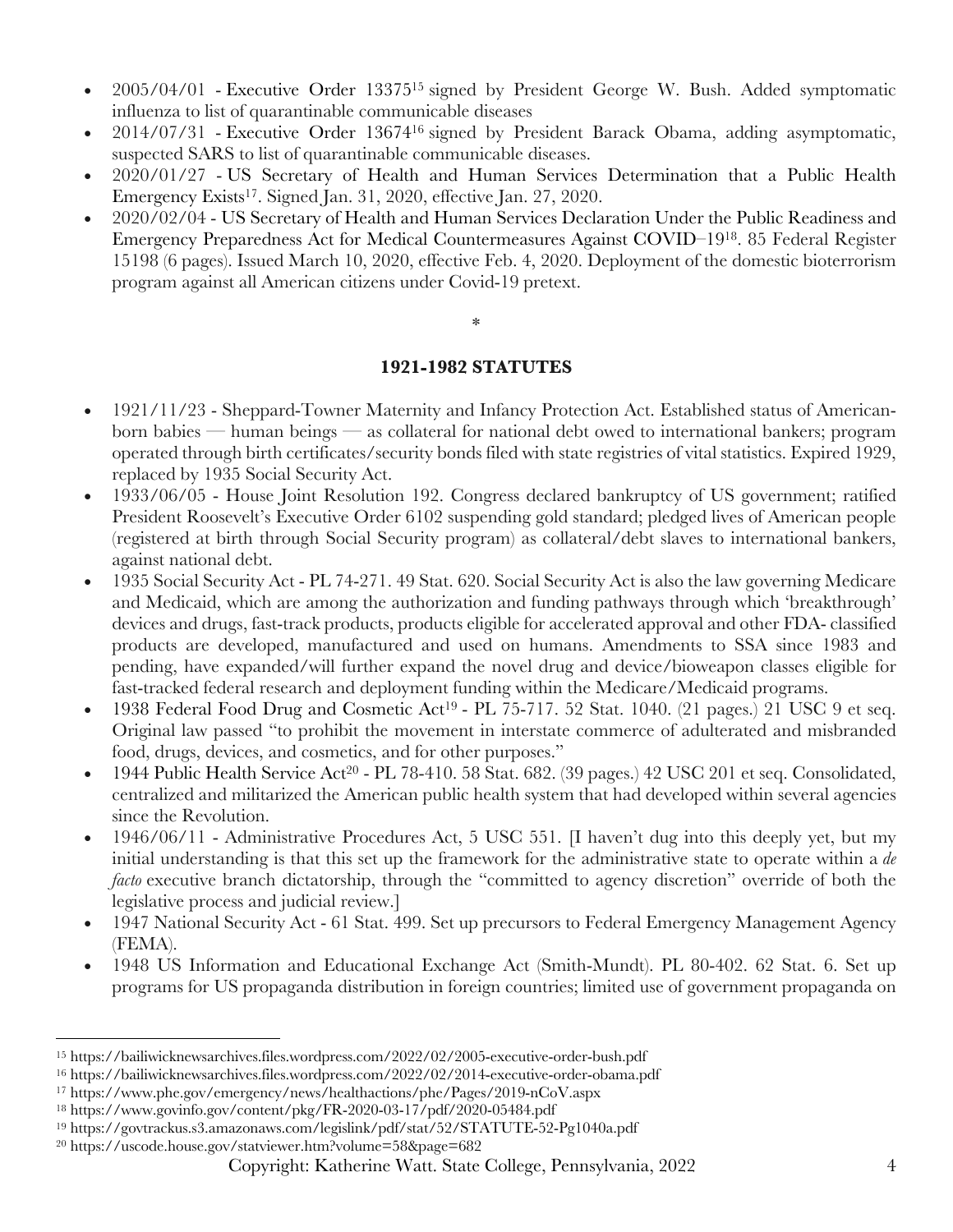American population. 'Modernized' to authorize domestic propaganda in 01/02/2013 National Defense Authorization Act.

- 1948/06/14 World Health Organization Constitution accepted by US Congress resolution. PL 643, 22 USC 29021, 64 Stat. 441.
- 1949/04/04 US Senate ratified North Atlantic Treaty Organization (NATO) treaty. Treaty in effect as of 08/24/1949
- 1974 Disaster Relief Act. PL 93-288. Another statute creating precursors to FEMA.
- 1974 National Research Service Award Act. PL 93-348. 88 Stat. 342. Title II set up commission to study bioethics and protection of human subjects. Led to Belmont Report, published September 1978.
- 1979/10/17 Health, Education and Welfare Department renamed Health and Human Services Department. PL 96-88, 93 Stat. 695. From that point to the present, the Secretary of Health and Human Services has exercised authorities under the WHO Constitution and WHO International Health Regulations, as transferred from Surgeon General to HEW Secretary in 1966.
- 1980 Comprehensive Environmental Response, Compensation and Liability Act. PL 96-510, 94 Stat. 2767. Superfund Act. Set up federal programs for cleanup of toxic chemical dumpsites.

### \*

### **1983-2019 - STATUTES**

- 1983 Public Health Service Act Amendment22 PL 98-49, 97 Stat. 245. (2 pages.) Amended Public Health Service Act (at 42 USC 247d) to add Section 319, 'Public Health Emergencies' granting new powers to Health and Human Services Secretary and establishing a \$30 million slush fund called the Public Health Emergencies Fund. Summary posted April 20, 202223.
- 1986 Emergency Planning and Community Right to Know Act. PL 99-499. Part of Superfund Amendments and Reauthorization Act. Related to toxic chemicals and federal government authority.
- 1986 State Comprehensive Mental Health Services Plan Act<sup>24</sup> PL 99-660 (73 pages). Title III National Childhood Vaccine Injury Act. 100 Stat. 3755. Amended Public Health Service Act (42 USC 201 et seq) to add Title XXI, 42 USC 300aa et seq, including Subtitle 1, establishing and funding a National Vaccine Program, and Subtitle 2, granting vaccine manufactures legal immunity for injuries and deaths caused by their products, and establishing and funding a tax revenue/public debt-funded National Vaccine Injury Compensation Program.
- 1988 Health Omnibus Programs Extension Act25 PL 100-607. 102 Stat. 3048. (126 pages.) Established National Center for Biotechnology Information under Public Health Service Act; outlined and funded HIV-AIDS research under direction of NIH/NIAID/Fauci; increased funding for the Public Health Emergencies Fund to \$45 million.
- 1988 Robert T. Stafford Disaster Relief and Emergency Act PL 100-707. Amended 1974 Disaster Relief Act, FEMA law.
- 1992 Alcohol, Drug Abuse, Mental Health Administration (ADAMHA) Restructuring Act<sup>26</sup> PL 102-321, 106 Stat. 323. (120 pages). Expanded drug abuse prevention and treatment programs; reorganized HHS subdivisions.
- 1992 Preventative Health Amendments27 PL 102-531. 106 Stat. 3504. (40 pages.) Changed name from Centers for Disease Control to Centers for Disease Control and Prevention.

<sup>21</sup> https://www.law.cornell.edu/uscode/text/22/290

<sup>22</sup> https://uscode.house.gov/statutes/pl/98/49.pdf

<sup>23</sup> https://bailiwicknews.substack.com/p/1983?s=w

<sup>24</sup> https://www.congress.gov/99/statute/STATUTE-100/STATUTE-100-Pg3743.pdf

<sup>25</sup> https://www.congress.gov/100/statute/STATUTE-102/STATUTE-102-Pg3048.pdf

<sup>26</sup> https://www.congress.gov/102/statute/STATUTE-106/STATUTE-106-Pg323.pdf

<sup>27</sup> https://www.congress.gov/102/statute/STATUTE-106/STATUTE-106-Pg3469.pdf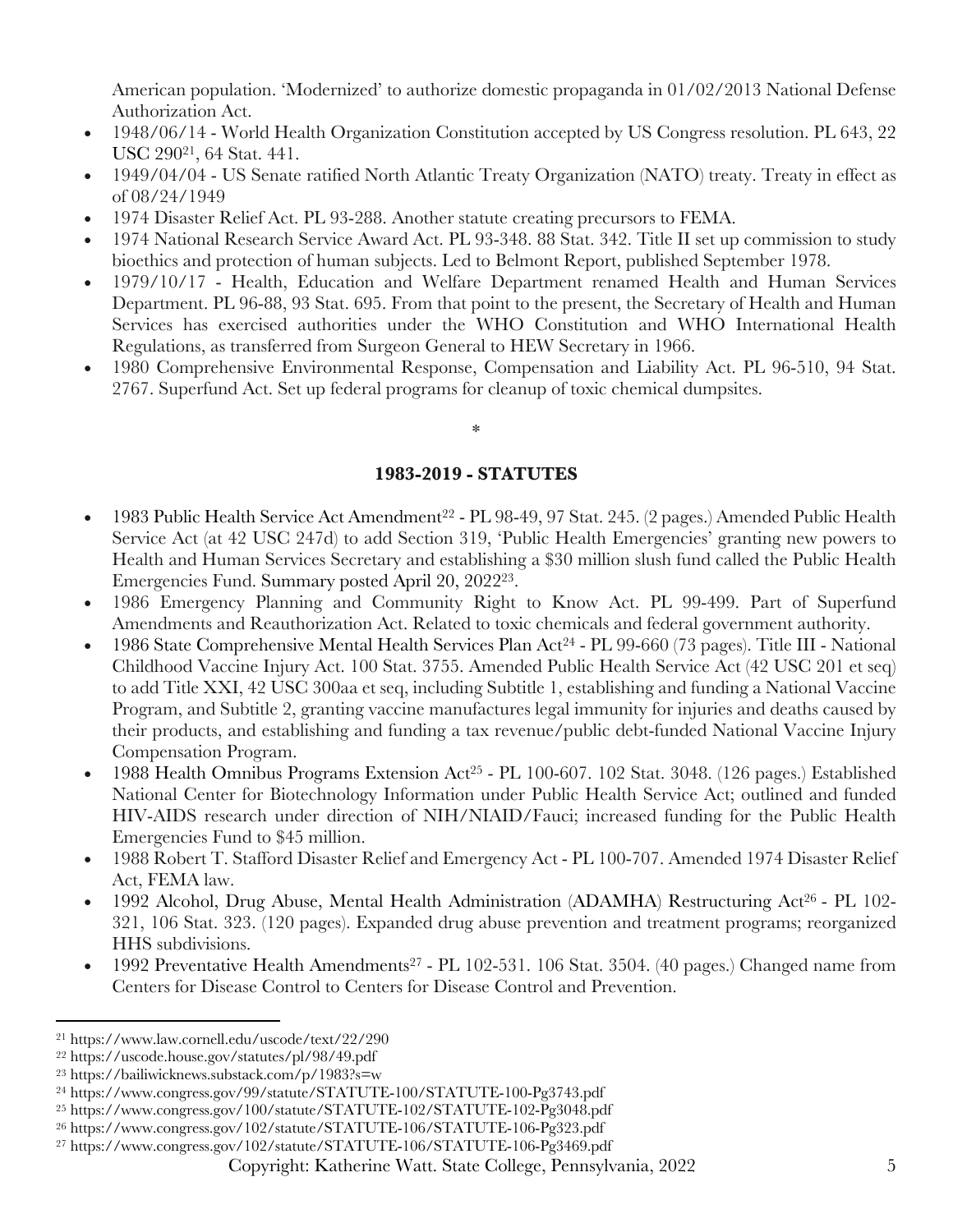- 1993 National Institutes of Health Revitalization Act<sup>28</sup>, PL 103-43. (98 pages)
- 1994 Violent Crime Control and Law Enforcement Act. Clinton Crime Bill. PL 103-322, 108 Stat. 1796. (356 pages). Expanded American prison state, by expanding predicates for incarcerating nonviolent civilians for long sentences, increasing funding for prison construction/operation, and law enforcement officers.
- 1997 National Defense Authorization Act for FY9829 PL 105-85, 111 Stat. 1915 (450 pages). Section 1078, "Restrictions on the use of human subjects for testing of chemical or biological agents," repealed and replaced a 1977 section of 50 USC Chapter 32, the Chemical and Biological Warfare Program. The 1977 provision (50 USC 1520) had added a requirement that DOD report to Congress about DOD human experimentation programs. In 1997, Congress replaced 1520 with 1520a, purportedly to prohibit DOD conducting experiments on soldiers without the individual soldiers informed consent. It was passed by Congress in response to public outrage over injuries and deaths caused by mandated anthrax injections of soldiers during and after the 1991 Gulf War. However, the authority for federal government experimentation on non-consenting human beings continued; Congress simply transferred the program to the Food Drug and Cosmetics Act, 21 USC 360bbb (see below, passed three days after the NDAA) under declared emergency situations (Emergency Use Authorizations/EUA).
- 1997 Food and Drug Administration Modernization Act30 PL 105-115, 11 Stat. 2296. (86 pages). Added new section to Federal Food Drug and Cosmetics Act (21 USC 9) to expand access to investigational drugs and devices during emergency situations (21 USC 360bbb). This was the beginning of the Emergency Use Authorization framework that culminated in the federal government's psychological, social and economic coercion program aimed at universal injection of all American citizens with products marketed as Covid-19 vaccines, operational from mid-2020 to the present.
- 1998 Omnibus Consolidated and Emergency Supplemental Appropriations for FY199931 PL 105-277. (920 pages). 112 Stat. 2681-358: Established the National Pharmaceutical Stockpile, later renamed the Strategic National Stockpile. Appropriated \$51,000,000, "to remain available until expended…for pharmaceutical and vaccine stockpiling activities at the Centers for Disease Control and Prevention." Moved forward, politically, by March 1998 Washington DC tabletop exercise<sup>32</sup> on smallpox epidemic.
- 2000 Public Health Improvement Act<sup>33</sup> PL 106-505, 114 Stat. 2314. (38 pages). Title I, Public Health Threats and Emergencies Act, reworked and expanded Section 319 of Public Health Service Act, 42 USC 247d (the Public Health Emergencies section first added in 1983). Appropriated funding and established a working group on bioterrorism 'countermeasures' research and development.
- 2001 Authorization for Use of Military Force34 PL 107–40; 115 Stat. 224. Passed under the 1973 War Powers Act, 50 U.S. Code § 1541, and construed as putting the United States in a permanent state of war (Global War on Terror) with no limitations in time or geographically.
- 2001 Uniting and Strengthening America by Providing Appropriate Tools Required to Intercept and Obstruct Terrorism (USA PATRIOT) Act<sup>35</sup> - PL 107-56, 115 Stat. 272 (132 pages). Amended 18 USC 2331 - Definitions section of 18 USC 113B - Terrorism - to add "domestic terrorism," defined as activities that "(A) involve acts dangerous to human life that are a violation of the criminal laws of the United States or of any State; (B) appear to be intended—(i) to intimidate or coerce a civilian population; (ii) to influence the policy of a government by intimidation or coercion; or (iii) to affect the conduct of a government by mass destruction, assassination, or kidnapping; and (C) occur primarily within the territorial jurisdiction

<sup>28</sup> https://www.congress.gov/103/statute/STATUTE-107/STATUTE-107-Pg122.pdf

<sup>29</sup> https://www.congress.gov/105/plaws/publ85/PLAW-105publ85.pdf

<sup>30</sup> https://www.congress.gov/105/plaws/publ115/PLAW-105publ115.pdf

<sup>31</sup> https://www.congress.gov/105/plaws/publ277/PLAW-105publ277.pdf

<sup>32</sup> https://theguardian.newspapers.com/clip/32852979/war-games-show-up-germ-defences-the/

<sup>33</sup> https://uscode.house.gov/statutes/pl/106/505.pdf

<sup>34</sup> https://www.congress.gov/107/plaws/publ40/PLAW-107publ40.pdf

<sup>35</sup> https://www.congress.gov/107/plaws/publ56/PLAW-107publ56.pdfhttps:/www.congress.gov/107/plaws/publ56/PLAW-107publ56.pdf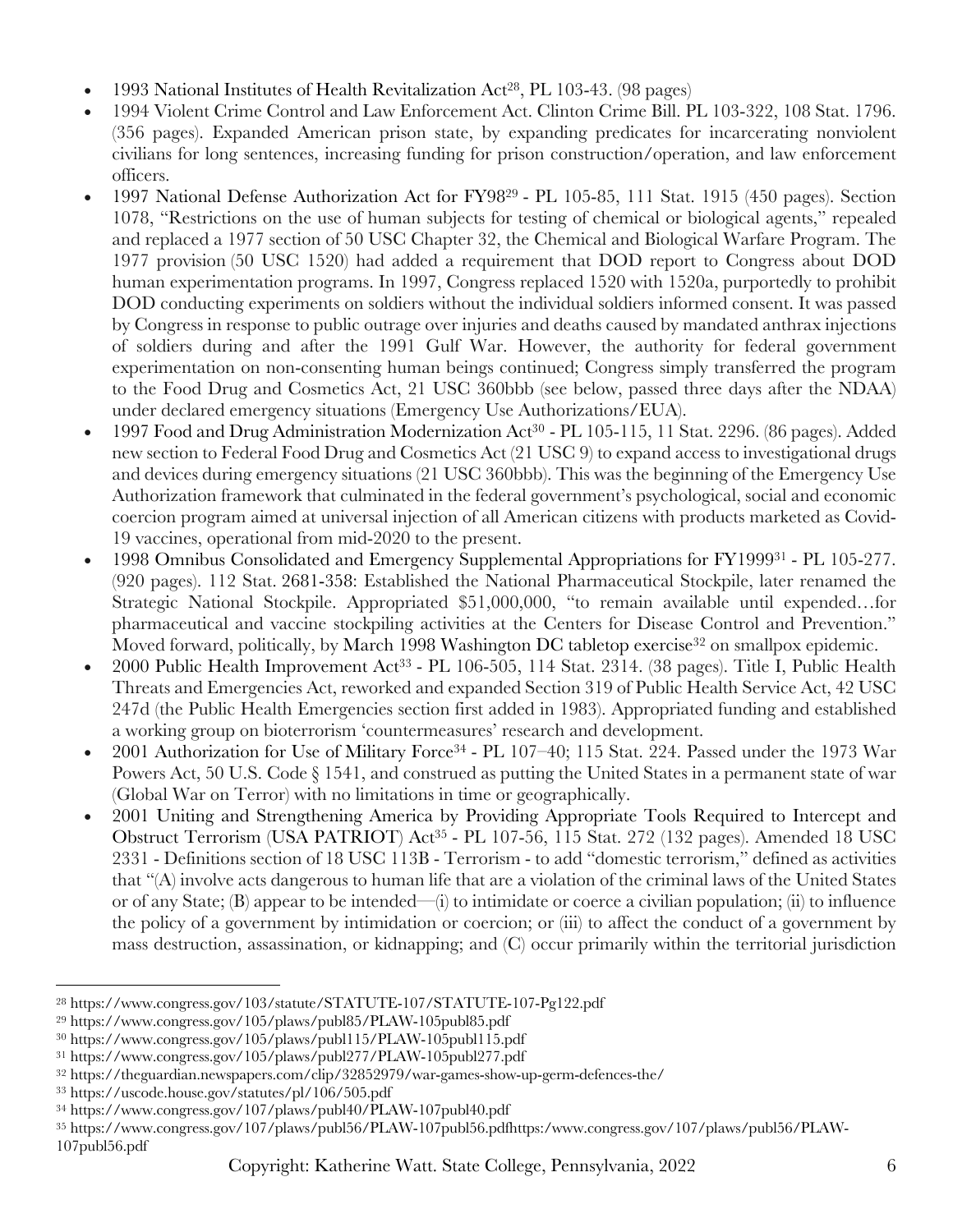of the United States." There is plenty of evidence to prosecute and convict Fauci, Baric, Gates, Daszak and others under this criminal statute<sup>36</sup>. However, this is also why the conspirators used the FBI to infiltrate the January 6, 2021 Washington DC election protests, to ensure breach of the Capitol and subsequent arrests and indefinite detentions of non-violent trespassers, to create predicates to steer and shape national panic about domestic terrorism exclusively defined as civilians challenging the legitimacy of government officials and acts37, to steer public anger and distrust away from government agents killing, maiming and imprisoning civilians.

- 2002 Public Health Security and Bioterrorism Preparedness and Response Act38 PL 107-188, 116 Stat. 594 (105 pages). Major amendments to Public Health Service Act (42 USC 201) and Federal Food Drug and Cosmetics Act (21 USC 9). This law fully constructed and expanded funding for the federal government's domestic bioterrorism apparatus headquartered at the CDC, disguising it as a program to protect Americans from non-state actors. Sections included National Preparedness and Response Planning, Coordinating, and Reporting; Strategic National Stockpile; Development of Priority Countermeasures (i.e. fast-tracking approval of drugs and devices without standard safety testing, efficacy testing, and regulatory compliance); Improving State, Local, and Hospital Preparedness for and Response to Bioterrorism and Other Public Health Emergencies; Emergency Authorities (i.e. federal quarantine power); Controls on Dangerous Biological Agents and Toxins; Safety and Security of Food and Drug Supply; Drinking Water Security and Safety. Coincidentally also in 2002, HHS-NIH-funded (grant no. AI23946-08) University of North Carolina researcher and Fauci colleague Ralph Baric filed a US patent  $(7,279,372)^{39}$  on methods to make bat coronaviruses more lethal to humans, noting that "the US government has certain rights to this invention." More on that<sup>40</sup>.
- 2002 Homeland Security Act41 PL 107-296, 116 Stat. 2135. (187 pages.) Established Department of Homeland Security as a cabinet-level administrative arm of the executive branch. Expanded militarization of domestic surveillance and law enforcement. Title V: established a Directorate of Emergency Preparedness and Response within Department of Homeland Security, headed by an Undersecretary. Strengthened crosslinks between DHS and other federal agencies: Health and Human Services, Federal Emergency Management Agency (FEMA), Department of Defense, Department of Justice and Department of Agriculture, to build and operate a public-health-predicated martial law system.
- 2004 Project Bioshield Act<sup>42</sup> PL 108-276, 118 Stat. 835. (30 pages.) Amendments to Public Health Service Act (42 USC 201) and Federal Food Drug and Cosmetics Act (21 USC 9). Amended and expanded 21 USC 360bbb (first adopted in PL 105-115 in 1997), relating to authorization for investigational drugs and devices to be used in emergencies (Emergency Use Authorization). Established program for 'qualified countermeasure' research, procurement, contracting, manufacture, use and liability exemptions. Expanded authority of NIAID Director (Fauci). Appropriated \$640,000,000 for the Strategic National Stockpile for FY2002, \$590,000,000 for smallpox vaccine development for FY2002, and \$5,593,000,000 for "procurement of security countermeasures." Expanded HHS power to subject citizens to involuntary relocation and indefinite detention on communicable disease predicates. Expanded coordination among Secretary of Health and Human Services, Secretary of Defense and Secretary of Homeland Security.
- 2005 Department of Defense, Emergency Supplemental Appropriations to Address Hurricanes in the Gulf of Mexico, and Pandemic Influenza Act<sup>43</sup> - PL 109-148. (154 pages). 119 Stat. 2818, Division C at last 14 pages: Public Readiness and Emergency Preparedness (PREP) Act. Amended Public Health Service Act

<sup>36</sup> https://covid19alternativeperspectives.files.wordpress.com/2021/11/the-criminal-conspiracy-of-coronavirus.pdf <sup>37</sup> https://crsreports.congress.gov/product/pdf/R/R46829

<sup>38</sup> https://www.congress.gov/107/plaws/publ188/PLAW-107publ188.pdf

<sup>39</sup> https://patents.justia.com/patent/7279327

<sup>40</sup> https://www.ieyenews.com/the-fauci-covid-19-dossier-investigation-into-possible-illegal-patent-claims-resulting-in-millions-of-incommercial-benefits/

<sup>41</sup> https://www.congress.gov/107/plaws/publ296/PLAW-107publ296.pdf

<sup>42</sup> https://www.congress.gov/108/plaws/publ276/PLAW-108publ276.pdf

<sup>43</sup> https://uscode.house.gov/statutes/pl/109/148.pdf

Copyright: Katherine Watt. State College, Pennsylvania, 2022 7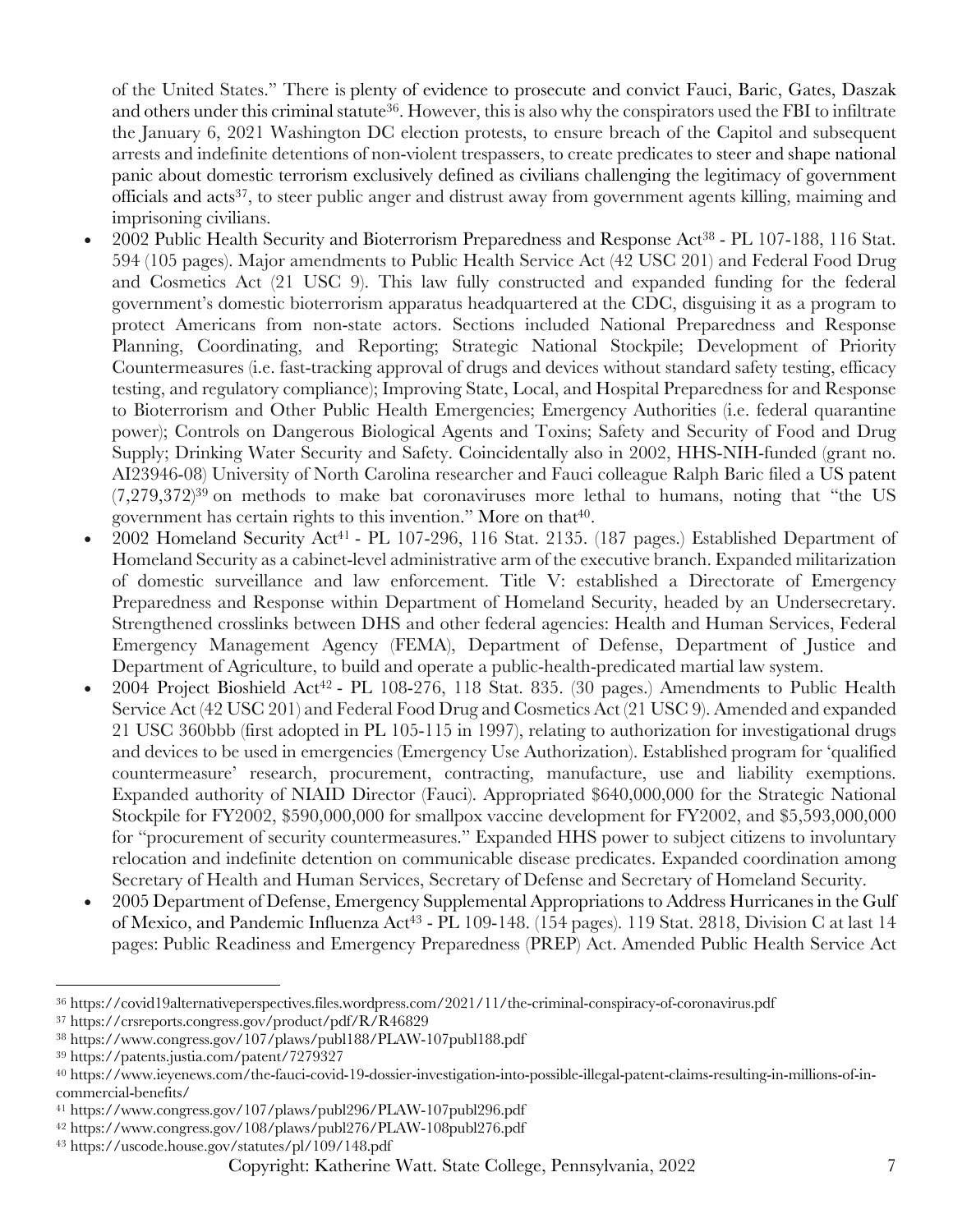(42 USC 201). Established power of Secretary of Health and Human Services, during self-declared public health emergency under Section 319, to unilaterally issue declarations recommending "manufacture, testing, development, distribution, administration, or use of one or more covered countermeasures." 42 USC 247d-6d(b). Added more detail on liability shields for pandemic and epidemic products and security countermeasures. Set pre-suit hurdle requiring HHS to first bring claims against defendants, and bar private claims until after HHS claims resolved, if and only if defendant found liable. Set liability standard at willful misconduct, "establishing a standard…more stringent than negligence in any form or recklessness," requiring proof defendant 1) intentionally engaged in misconduct 2) proximate to victim's injury or death. Established just-following-orders defense for vaccinators and others in the chain of distribution. Established court-alternative, tax-and-debt-funded Covered Countermeasure Process Fund, similar to Vaccine Injury Compensation Fund established in 1986 for products on childhood vaccine schedule. Another provision of the DOD Supplemental Emergency Appropriation funded the Public Health and Social Service Emergency Fund (PHSSEF), a slush fund under the control of the Secretary of Health and Human Services, with \$3.3 billion to start.

- 2006 Pandemic and All-Hazards Preparedness Act44. PL 109-417, 120 Stat. 2878. (51 pages). Fulfilled many of the requirements of the World Health Organization International Health Regulations of 200545, by further consolidating and centralizing power in federal Health and Human Services Secretary's hands. Created new HHS department, led by new Assistant Secretary for Preparedness and Response (counterpart to the DHS Director of Emergency Preparedness and Response position created in 2002). Established rules for coordination among HHS, Secretary of Defense, Secretary of Veterans Affairs, Secretary of Transportation and "any other relevant federal agency." Established national framework subordinating state, county, tribal and local public health and law enforcement systems to federal agencies. Expanded surveillance programs. Clarified definitions of qualified countermeasure, security countermeasure, and infectious disease for purposes of 2004 Project Bioshield Act. Established Biomedical Advanced Research and Development Authority (BARDA) division under HHS, "to facilitate a broadbased approach to emergency medical countermeasure-related activities," including \$1,070,000,000 appropriation. Tools included HHS authority to limit competition among manufacturers of pandemic products as defined under 2004 Project Bioshield Act.
- 2007 John Warner Defense Authorization Act46 PL 109-364, 120 Stat. 2095. (439 pages). Section 1076 amended 1807 Insurrection Act, (10 USC 333, renumbered as 10 USC 253), providing exemptions to 1878 Posse Comitatus Act, to expand the authority of federal government to deploy US military on American soil against American citizens during "natural disaster, epidemic, or other serious public health emergency, terrorist attack or incident, or other condition in any State or possession of the United States." Repealed the following year.
- 2007 National Institute of Health Reform Act<sup>47</sup> PL 109-482, 120 Stat. 3675. (29 pages). Reorganization, consolidation of power and funding.
- 2008 National Defense Authorization Act48 PL 110-181. (602 pages). 122 Stat. 325: Section 1068 repealed 2007 amendments to Insurrection Act which had expanded exemptions to 1878 Posse Comitatus Act limits on US Presidents' power to deploy the military domestically.
- 2011 Act to Amend Title 35, United States Code, to Provide for Patent Reform<sup>49</sup> PL 112-29, 125 Stat. 340. Section 33 limited the authority of the US patent office under 35 USC 101, to prohibit issuing of patents "directed to or encompassing a human organism." Related to 1980 Chakrabarty and 2013 Myriad Supreme Court precedents authorizing patents on genetically-modified living organisms and modified genetic material.

<sup>44</sup> https://www.congress.gov/109/plaws/publ417/PLAW-109publ417.pdf

<sup>45</sup> https://www.who.int/publications/i/item/9789241580496

<sup>46</sup> https://www.congress.gov/109/plaws/publ364/PLAW-109publ364.pdf

<sup>47</sup> https://www.govinfo.gov/content/pkg/STATUTE-120/pdf/STATUTE-120-Pg3675.pdf#page=11

<sup>48</sup> https://www.congress.gov/110/plaws/publ181/PLAW-110publ181.pdf

<sup>49</sup> https://www.govinfo.gov/content/pkg/PLAW-112publ29/pdf/PLAW-112publ29.pdf

Copyright: Katherine Watt. State College, Pennsylvania, 2022 8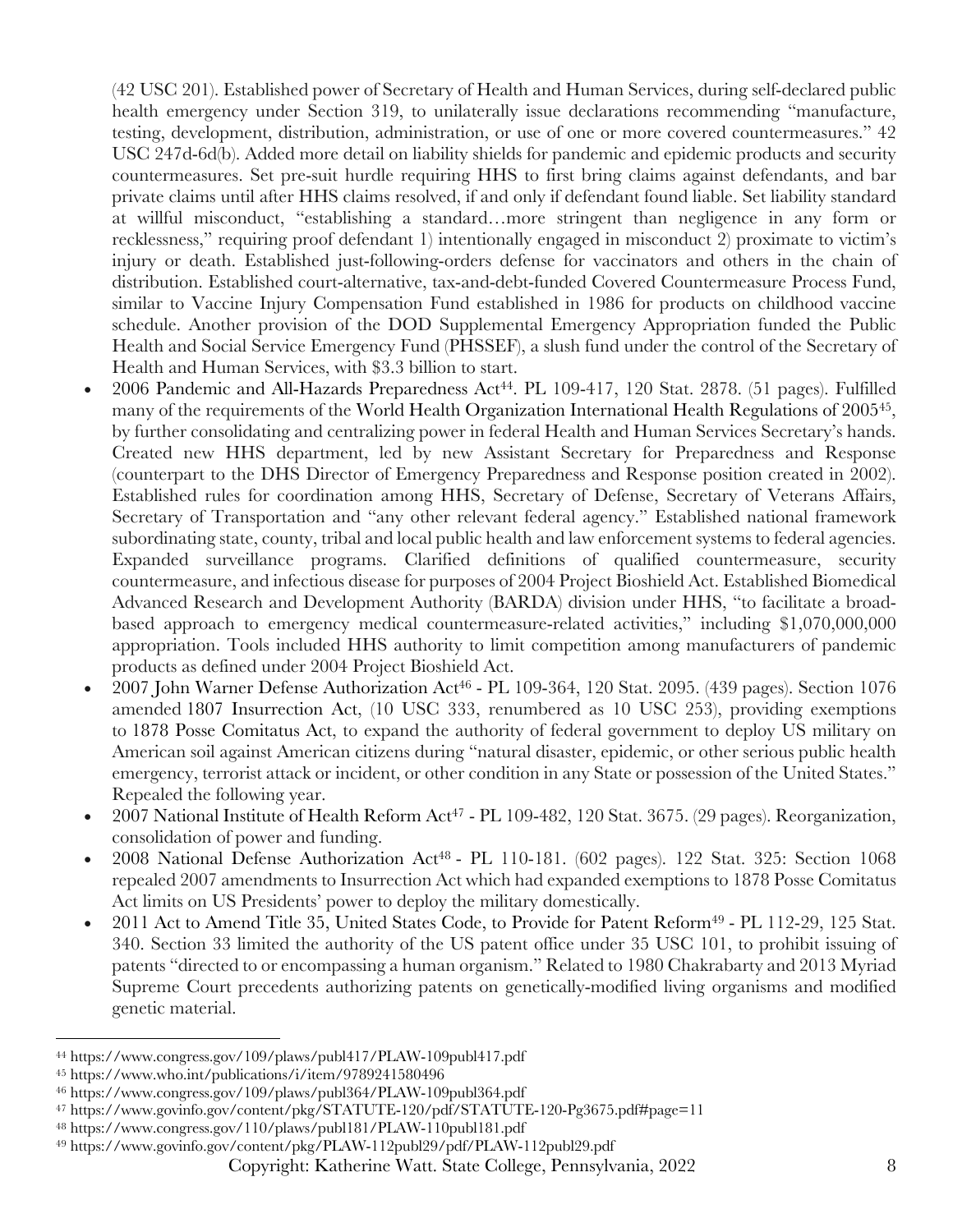- 2012 National Defense Authorization Act50 PL 112-81, Section 1021. Codified authority for US President to order military arrest and indefinite detention of American civilians without charge or trial under 10 USC 801 et seq. (Uniform Code of Military Justice), to the extent the 2001 Authorization for Use of Military Force<sup>51</sup> (PL 107-40; 115 Stat. 224, passed under the 1973 War Powers Act, 50 U.S. Code § 1541) is construed as putting the United States in a permanent state of war (Global War on Terror).
- 2012 Food and Drug Administration Safety and Innovation Act52 PL 112-144, 126 Stat. 993. (140 pages). Amendments to Federal Food, Drug, and Cosmetic Act (21 USC 9) regarding user-fee programs for prescription drugs and medical devices, generic drugs and biosimilars, and for other purposes. *See* August 2014 FDA Decisions for Investigational Device Exemption: Clinical Investigations Guidance for Sponsors, Clinical Investigators, Institutional Review Boards, and FDA Staff<sup>53</sup>; January 2017 Emergency Use Authorization of Medical Products and Related Authorities Guidance for Industry and Other Stakeholders<sup>54</sup> and July 2021 Department of Justice Opinion: Whether Section 564 of the Food, Drug, and Cosmetic Act Prohibits Entities from Requiring the Use of a Vaccine Subject to an Emergency Use Authorization<sup>55</sup>, for federal government's position on legal status and regulatory control differences between Emergency Use Authorization (EUA) products, Investigational New Drugs (IND) and Investigational Device Exemptions (IDE).
- 2013 National Defense Authorization Act (NDAA)56 PL 112-239, 126 Stat. 1957. (682 pages). [Added to list 5/16/22]. At Section 1078, "modernized" Smith-Mundt Act of 1948 to authorize domestic deployment of propaganda by the US government, on the American population.
- 2013 Pandemic and All-Hazards Preparedness Reauthorization Act<sup>57</sup> PL 113-5, 127 Stat.161. (37 pages). Renewed and updated 2006 Pandemic and All-Hazards Preparedness Act, with amendments to Public Health Service Act (42 USC 201) and Federal Food Drug and Cosmetics Act (21 USC 9). Added sections 564A and 564B to the FDCA to further authorize emergency use of approved products in emergencies and products held for emergency use. Amended definitions of covered countermeasures and qualified pandemic and epidemic products in Section 319F-3 of PHSA (2005 PREP Act provisions). Extended definitions to include products or technologies intended to enhance the use or effect of a drug, biological product, or device used against the pandemic or epidemic or against adverse events from these products.
- 2015 Medicare Access and CHIP Reauthorization (MACRA) Act<sup>58</sup>. PL 114-10. (95 pages) Largest changes to health care system since 2010 Affordable Care Act (ObamaCare). Section 511 directed HHS to clarify how changes to human subjects protections under 1991 Common Rule would apply to Medicare and Medicaid "clinical data registries." Related to 'real world evidence' with no legal protections for human subjects, replacing traditional clinical trial procedures that did have legal protections for human subjects.
- 2016 National Defense Authorization Act59. PL 114-92, 129 Stat. 893. Section 815 added the 'prototype' contracting language to Title 10, Military Law (10 USC 2371b, later renumbered 10 USC 4021), authorizing Department of Defense to contract with pharmaceutical corporations to conduct otherwise illegal medical experiments on the American and global public without notice or consent. First two posts on this topic: 05/25/202260 and 05/26/202261.

<sup>50</sup> https://www.congress.gov/112/plaws/publ81/PLAW-112publ81.pdf

<sup>51</sup> https://www.congress.gov/107/plaws/publ40/PLAW-107publ40.pdf

<sup>52</sup> https://www.congress.gov/112/plaws/publ144/PLAW-112publ144.pdf

<sup>53</sup> https://www.fda.gov/media/81792/download

<sup>54</sup> https://www.fda.gov/media/97321/download

<sup>55</sup> https://www.justice.gov/sites/default/files/opinions/attachments/2021/07/26/2021-07-06-mand-vax.pdf

<sup>56</sup> https://www.congress.gov/112/plaws/publ239/PLAW-112publ239.pdf

<sup>57</sup> https://www.congress.gov/113/plaws/publ5/PLAW-113publ5.pdf

<sup>58</sup> https://www.congress.gov/114/plaws/publ10/PLAW-114publ10.pdf

<sup>59</sup> https://www.congress.gov/114/plaws/publ92/PLAW-114publ92.pdf

<sup>60</sup> https://bailiwicknews.substack.com/p/pfizers-motion-to-dismiss-the-brook?s=w

<sup>61</sup> https://bailiwicknews.substack.com/p/implications-of-10-usc-2371b-the?s=w

Copyright: Katherine Watt. State College, Pennsylvania, 2022 9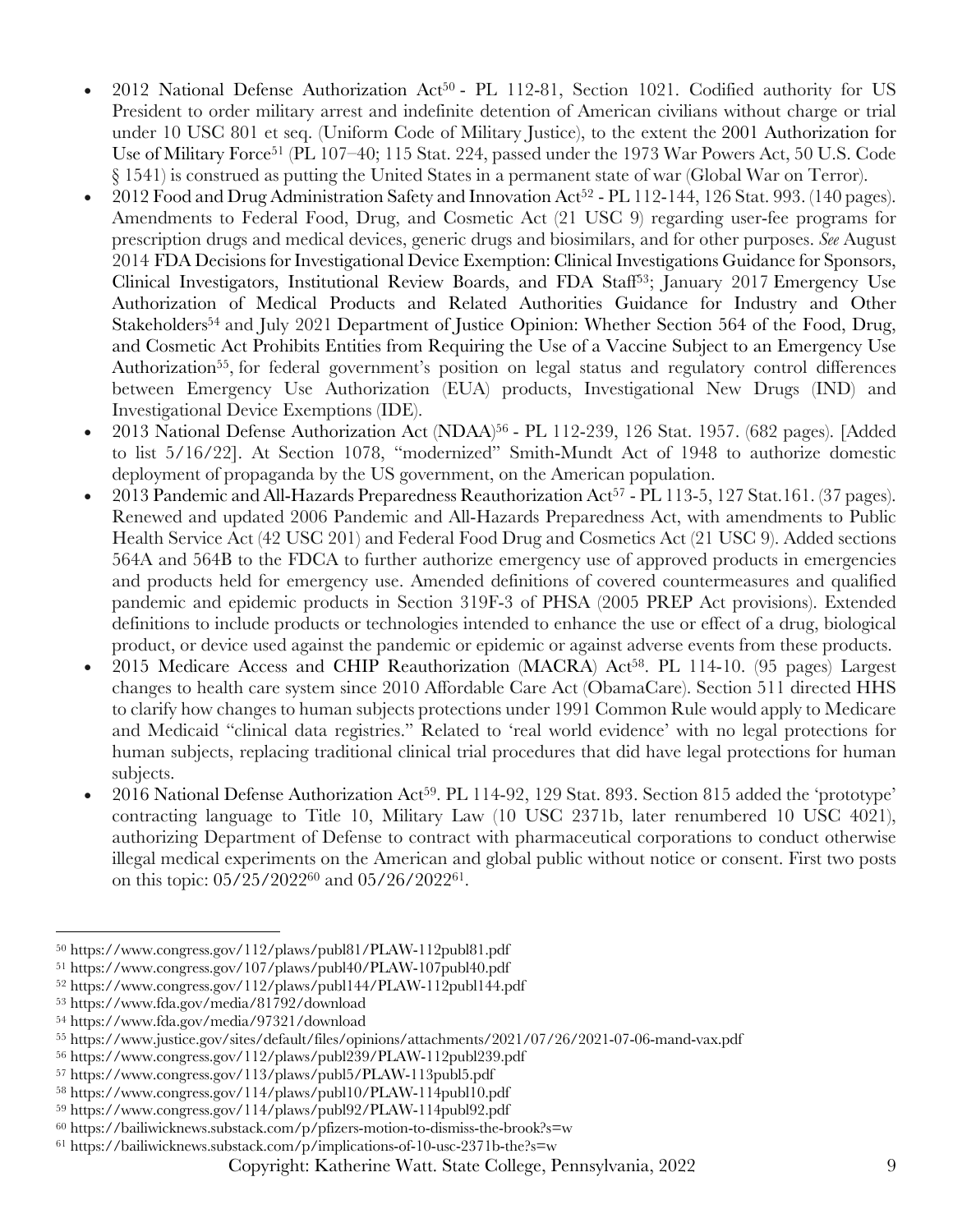- 2016 21st Century Cures Act62 (Cures Act 1.0) PL 114-255, 130 Stat. 1033 (312 pages). Updated and expanded Public Health Service Act, 42 USC 201, "to accelerate the discovery, development, and delivery of 21st century cures." Provided (Section 3022, 130 Stat. 1097) for 'real world evidence' instead of clinical trials as grounds for FDA authorizing general use of experimental products, transforming Americans into human subjects and our communities into unmonitored, unregulated experimental test sites. Provided (Section 3023 and 3024, 130 Stat. 1098) broad authority for HHS Secretary to waive or alter human subject protections and informed consent requirements, by transferring each individual human subject's risk-benefit assessment authority to the HHS Secretary, who can preemptively decide, for all subjects collectively, without knowledge of individual health conditions or conscientious beliefs, and without the subjects' knowledge or consent, that risk is 'minimal.'
- 2017 National Defense Authorization Act63 PL114-328, 130 Stat. 2509. Established DOD Defense Security Cooperation Agency (DSCA) and Director of DSCA, with authority to coordinate and synchronize US military with foreign military forces, and conduct domestic military campaigns in violation of the 1878 Posse Comitatus Act. 10 USC 382. *See* 01/23/2017 Department of Homeland Security Biological Incident Annex to the Response and Recovery Federal Interagency Operational Plans<sup>64</sup> at p. 70, stating that 10 USC 382 "permits Department of Defense to provide support to the Department of Justice under certain circumstances in emergency situations involving Weapons of Mass Destruction, including biological weapons and materials."
- 2019 Pandemic and All-Hazards Preparedness and Advancing Innovation Act<sup>65</sup> PL 116-22, 133 Stat. 905 (61 pages). Amended Public Health Service Act (42 U.S.C. 201), further consolidating federal power in HHS Secretary's hands during public health emergencies, further merging public health and law enforcement systems, and further subordinating state, tribal, county and municipal governments and American civilians to direct federal control.

## **2020 - Present - COVID PRETEXT EXECUTIVE ORDERS, DECLARATIONS & STATUTES**

\*

- 2020/01/27 US Secretary of Health and Human Services Determination that a Public Health Emergency Exists<sup>66</sup>. Signed Jan. 31, 2020, effective Jan. 27, 2020.
- 2020/02/04 US Secretary of Health and Human Services Declaration Under the Public Readiness and Emergency Preparedness Act for Medical Countermeasures Against COVID–1967. 85 Federal Register 15198 (6 pages). Issued March 10, 2020, effective Feb. 4, 2020. Deployment of the domestic bioterrorism program against all American citizens under Covid-19 pretext.
- 2020 Coronavirus Preparedness and Response Supplemental Appropriations Act68 PL 116-123, 134 Stat. 146 (12 pages). \$8.3 billion to Health and Human Services, Centers for Disease Control and Prevention, National Institute of Health, National Institute of Allergy and Infectious Diseases, Food and Drug Administration, Small Business Administration, Department of State and US Agency for International Development, for research and development of vaccines, therapeutics and diagnostics and other Covid programs.

<sup>62</sup> https://www.congress.gov/114/plaws/publ255/PLAW-114publ255.pdf

<sup>63</sup> https://www.congress.gov/114/plaws/publ328/PLAW-114publ328.pdf

<sup>64</sup> https://www.fema.gov/sites/default/files/2020-07/fema\_incident-annex\_biological.pdf

<sup>65</sup> https://www.congress.gov/116/plaws/publ22/PLAW-116publ22.pdf

<sup>66</sup> https://www.phe.gov/emergency/news/healthactions/phe/Pages/2019-nCoV.aspx

<sup>67</sup> https://www.govinfo.gov/content/pkg/FR-2020-03-17/pdf/2020-05484.pdf

<sup>68</sup> https://www.congress.gov/116/plaws/publ123/PLAW-116publ123.pdf

Copyright: Katherine Watt. State College, Pennsylvania, 2022 10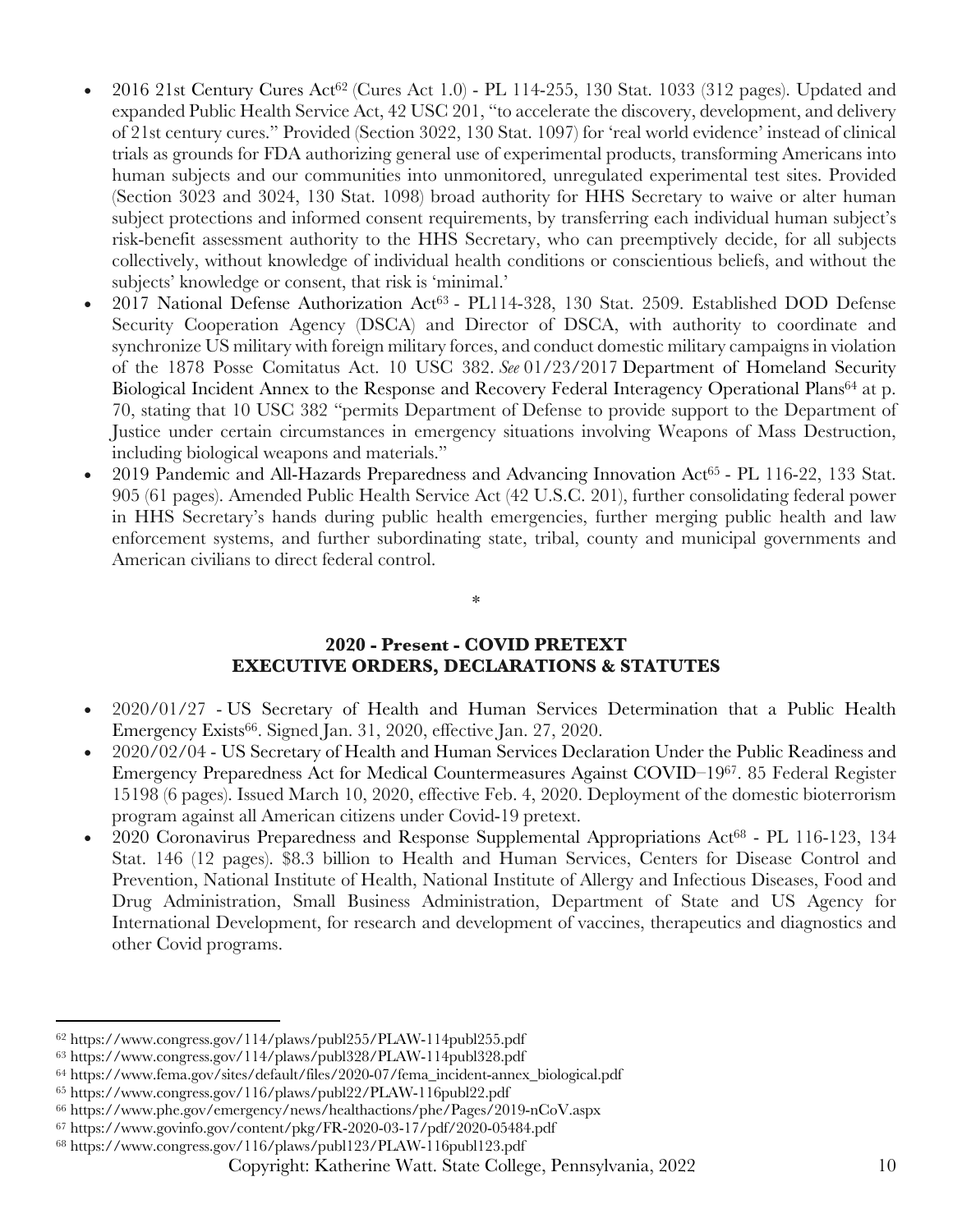- 2020 Families First Coronavirus Response Act69 PL 116-127, 134 Stat. 178. (43 pages). \$3.5 billion for Covid mass testing, supplemental nutrition (Department of Agriculture), sick leave, family medical leave, and unemployment compensation (Department of Labor) programs.
- 2020 Coronavirus Aid, Relief, and Economic Security (CARES) Act70 PL 116-136, 134 Stat. 281. (335 pages) 15 USC 9001. \$2.2 trillion in corporate and small business loans, household stupport and unemployment insurance, tax deferrals, aid to state and local governments, aid to universities and colleges, aid to K-12 schools, aid to hospitals and veterans programs, airline loans and grants, and \$10 billion for "Operation Warp Speed."
- 2020 Paycheck Protection Program and Health Care Enhancement Act71 PL 116-139, 134 Stat. 620 (12 pages). \$75,000,000,000 for Public Health and Social Services Emergency Fund (first funded in 2005), "to remain available until expended, to prevent, prepare for, and respond to coronavirus, domestically or internationally" plus \$25,000,000,000 for research, development and deployment of Covid-19 tests.
- 2020 Consolidated Appropriations Act72 PL 116-260, 134 Stat. 1182 (5,593 pages). \$2.3 trillion spending bill, including \$900 billion for Covid programs.
- 2021 Orange Book Transparency Act73 PL 116-290, 134 Stat. 4889. (5 pages) Amendments to patent law under Federal Food Drug and Cosmetics Act, (21 USC 9)
- 2022 Consolidated Appropriations Act74 PL 117-103. Passed Congress March 15, 2022. \$1,274,678,000 for the Public Health and Social Services Emergency Fund (first funded in 2005). \$780,000,000 for new domestic bioweapons production, classified as 'security countermeasures' under the Public Health Service Act as amended by 2004 Project Bioshield Act, 42 USC 247d-6b(c)(1)(B)<sup>75</sup>; \$845,000,000 to stock the Strategic National Stockpile, established 1998, controlled by the CDC within HHS 42 USC 247d-6b(a)<sup>76</sup>; \$300,000,000 "to prepare for or respond to an influenza pandemic," including federally-funded construction or renovation of privately-owned pharmaceutical manufacturing facilities, if the Secretary of Health and Human Services finds such construction or renovation necessary; \$1,000,000,000 to establish ARPA-H: Advanced Research Program Agency - Health, to conduct research and development of bioweapons misbranded as public health measures; \$3,880,000,000 to US Agency for International Development (US-AID) for programs mislabeled as 'Global Health Programs,' including immunization programs, HIV/AIDS programs, The GAVI Alliance [population-control zealot Bill Gates' Global Alliance for Vaccines and Immunization] and a multilateral vaccine development partnership, for, among other projects, "experimental contraceptive drugs, devices and medical procedures."

### \*

## **PENDING FEDERAL LEGISLATION AS OF SPRING 2022**

• 2022 Covid Supplemental Appropriations Act77 - Pending, HR7007. Authorizes \$10.6 billion for Covid bioweapon development and deployment, including "up to \$9,850,000,000 to Biomedical Advanced Research and Development Authority [BARDA, established 2006] for advanced research and development, manufacturing, production, and purchase, at the discretion of the Secretary of Health and Human Services, of vaccines, therapeutics, diagnostics, and supplies."

<sup>69</sup> https://www.congress.gov/116/plaws/publ127/PLAW-116publ127.pdf

<sup>70</sup> https://www.congress.gov/116/plaws/publ136/PLAW-116publ136.pdf

<sup>71</sup> https://www.congress.gov/116/plaws/publ139/PLAW-116publ139.pdf

<sup>72</sup> https://www.congress.gov/116/plaws/publ260/PLAW-116publ260.pdf

<sup>73</sup> https://www.congress.gov/116/plaws/publ290/PLAW-116publ290.pdf

<sup>74</sup> https://www.congress.gov/117/bills/hr2471/BILLS-117hr2471enr.pdf

<sup>75</sup> https://www.law.cornell.edu/uscode/text/42/247d-6b

<sup>76</sup> https://www.law.cornell.edu/uscode/text/42/247d-6b

<sup>77</sup> https://www.congress.gov/bill/117th-congress/house-bill/7007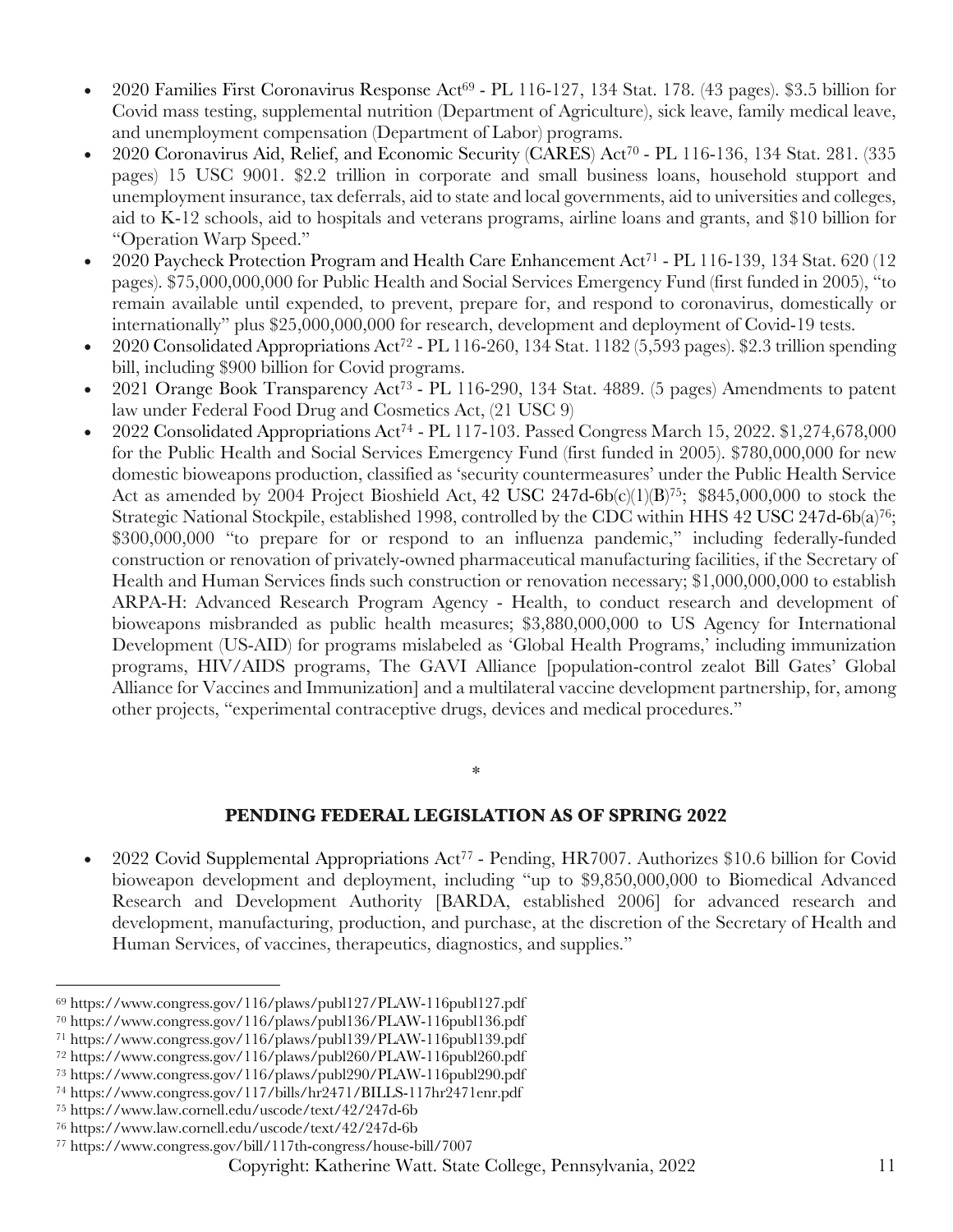- 2022 Research Investment to Spark the Economy (RISE) Act78 Pending, S.289. Senate counterpart to Cures 2.0 Act/HR6000, Title V, Section 502. Authorizes billions in funding for the Departments of Agriculture, Commerce, Defense, Education, Energy, the Interior, Health and Human Services, and Transportation, National Aeronautics and Space Administration (NASA), National Science Foundation, and Environmental Protection Agency to provide support for research regarding COVID-19 (i.e., coronavirus disease 2019) or research disrupted by the COVID-19 pandemic. Support may be used to provide supplemental funding to extend the duration of a grant…that was awarded prior to enactment, or to expand the purposes of such a grant; issue awards to research the effects of the current pandemic and potential future pandemics; and provide flexibility on awards to account for facility closures or other limitations during the COVID-19 public health emergency.
- 2022 PASTEUR Act79 Pending, HR 3932. (41 pages). Pioneering Anti-microbial Subscriptions To End Upsurging Resistance Act. Would create subscription-based procurement contracts between the US government and pharmaceutical corporations for ongoing, open-ended development, purchase and deployment of drugs alleged to treat antibiotic-resistant infections. Program to be developed by committee comprised of National Institute of Allergy and Infectious Diseases, Centers for Disease Control and Prevention, Biomedical Advanced Research and Development Authority, Food and Drug Administration, Centers for Medicare & Medicaid Services, Veterans Health Administration, and Department of Defense.
- 2022 Cures 2.0 Act<sup>80</sup> Pending, HR6000. (173 pages.) Would legally establish Covid-infection injury and Covid-19 bioweapon injection injury as "long Covid," (erasing injection-caused injury as a separate diagnostic classification) and appropriate research and treatment funding; would establish genomic testing program for children and teens (corroborating evidence that government developed the bioweapons to cause listed harms and anticipates observing those effects in the population); would establish pharmacogenetic consulting and other programs. Title V, Section 502 is House counterpart to S.289, RISE Act (see above), to authorize billions in funding for the Departments of Agriculture, Commerce, Defense, Education, Energy, the Interior, Health and Human Services, and Transportation, National Aeronautics and Space Administration (NASA), National Science Foundation, and Environmental Protection Agency to provide support for research regarding COVID-19 (i.e., coronavirus disease 2019) or research disrupted by the COVID-19 pandemic.

#### \*

### **2006-2022 REGULATIONS, RULES, GUIDANCE DOCUMENTS & REPORTS**

- 2006/11/28 HHS FDA Guidance: Gene Therapy Clinical Trials Observing Subjects for Delayed Adverse Effects81 (25 pages)
- 2011/01 HHS FDA Guidance for Industry: Potency Tests for Cellular and Gene Therapy Products82 (19 pages)
- 2014/08/19 HHS FDA Guidance: Decisions for Investigational Device Exemption Clinical Investigations<sup>83</sup> (19 pages)
- 2015/08 HHS FDA Guidance: Design and Analysis of Shedding Studies for Virus or Bacteria-Based Gene Therapy and Oncolytic Products<sup>84</sup>. (19 pages)

<sup>78</sup> https://www.congress.gov/bill/117th-congress/senate-bill/289/text

<sup>79</sup> https://www.congress.gov/117/bills/hr3932/BILLS-117hr3932ih.pdf

<sup>80</sup> https://www.congress.gov/117/bills/hr6000/BILLS-117hr6000ih.pdf

<sup>81</sup> https://ngvbcc.org/pdf/gtclin.pdf

<sup>82</sup> https://www.fda.gov/media/79856/download

<sup>83</sup> https://www.fda.gov/media/81792/download

<sup>84</sup> https://www.fda.gov/media/89036/download

Copyright: Katherine Watt. State College, Pennsylvania, 2022 12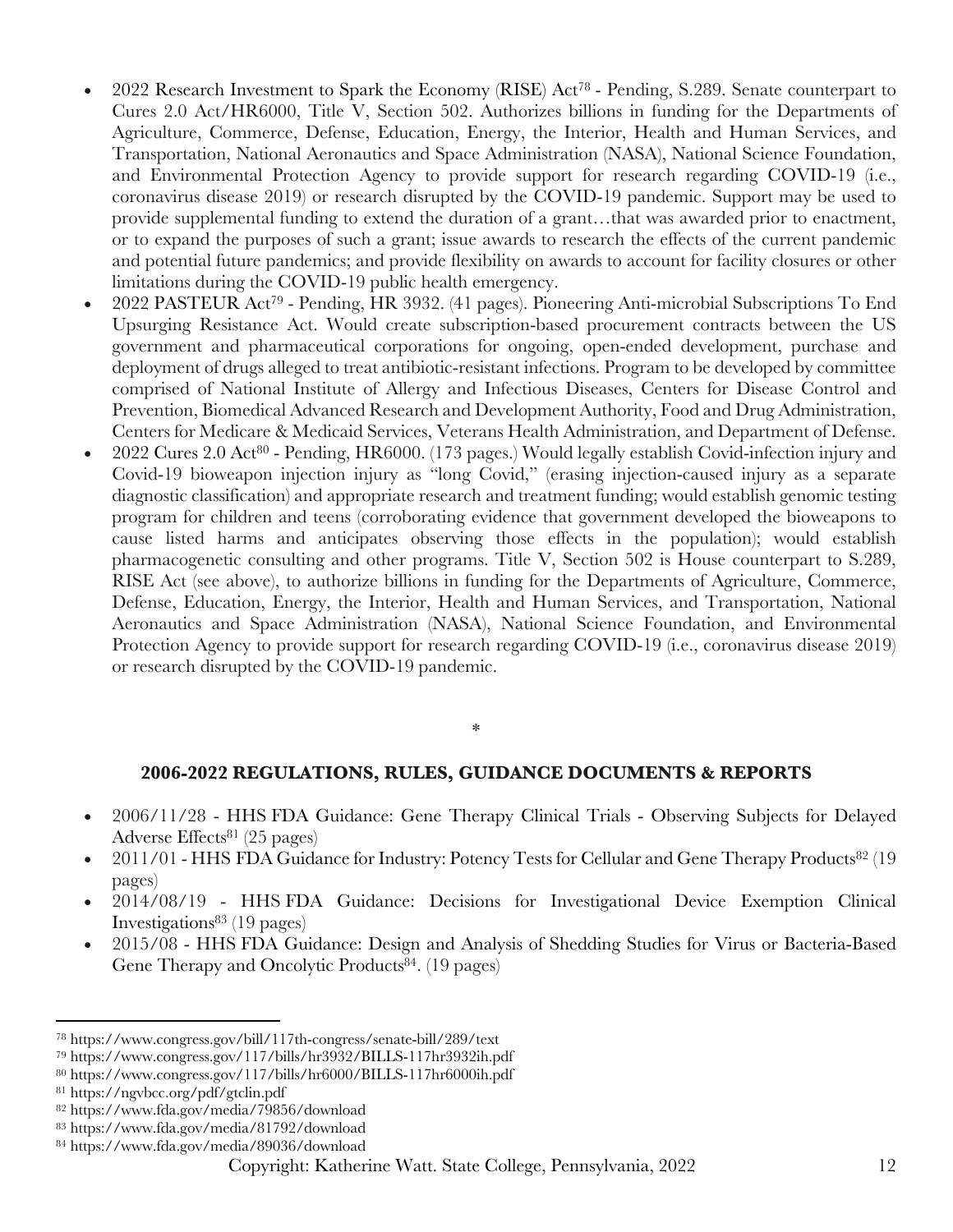- 2016/09/21 HHS Final Rule HHS Clinical Trials Registration and Results<sup>85</sup>. 81 FR 64981 (177 pages)
- 2017/01/13 HHS FDA Guidance: Emergency Use Authorization of Medical Products and Related Authorities $86.$  (49 pages)
- 2017/01/19 HHS Final Rule Federal Policy for the Protection of Human Subjects87. 82 FR 7149. (126 pages) Joint rule by 16 federal agencies, subsequently adopted by other agencies. Revised 1991 Common Rule<sup>88</sup>, which had been developed based on 1947 Nuremberg Code<sup>89</sup> and 1978 Belmont Report<sup>90</sup>.
- 2017/01/19 HHS Final Rule Control of Communicable Diseases Final Rule91. 82 FR 6890. (89 pages)
- 2017/07/25 HHS FDA Guidance: IRB Waiver or Alteration of Informed Consent for Clinical Investigations Involving No More Than Minimal Risk to Human Subjects92. (8 pages)
- 2017/08 HHS FDA Guidance: Use of Real-World Evidence to Support Regulatory Decision-Making for Medical Devices<sup>93</sup>. (17 pages)
- 2018/06/19 HHS Final Rule Federal Policy for the Protection of Human Subjects: Six Month Delay of the General Compliance Date of Revisions While Allowing the Use of Three Burden-Reducing Provisions During the Delay Period<sup>94</sup>. 83 FR 28497 (24 pages)
- 2019/05/22 Congressional Research Service Opinion: An Overview of State and Federal Authority to Impose Vaccination Requirements95 (Version 2, 4 pages)
- 2021/04/02 Congressional Research Service Opinion: State and Federal Authority to Mandate COVID-19 Vaccination96 (Version 1, 14 pages)
- 2021/07/06 DOJ Opinion: Whether Section 564 of the Food, Drug, and Cosmetic Act Prohibits Entities from Requiring the Use of a Vaccine Subject to an Emergency Use Authorization<sup>97</sup> (18 pages)
- 2021/09 HHS FDA Guidance: Real-World Data Assessing Electronic Health Records and Medical Claims Data to Support Regulatory Decision-Making for Drug and Biological Products98 (39 pages)
- 2021/11 HHS FDA Guidance: Real-World Data Assessing Registries to Support Regulatory Decision-Making for Drug and Biological Products<sup>99</sup> (17 pages)
- 2021/11/17 HHS Interim Final Rule Possession, Use, and Transfer of Select Agents and Toxins— Addition of SARS–CoV/SARS–CoV–2 Chimeric Viruses Resulting From Any Deliberate Manipulation of SARS–CoV–2 To Incorporate Nucleic Acids Coding for SARS–CoV Virulence Factors to the HHS List of Select Agents and Toxins<sup>100</sup>. 86 FR 64075 (7 pages) [that] "have the potential to pose a severe threat to public health and safety." 42 CFR 73.3. US-HHS definition change may be an attempt to forestall accountability efforts by preemptively reclassifying bioweapons as legally identical to pandemics, to block international law claims brought under the theory that SARS-CoV-2 is a bioweapon, and not a pandemic. If classified as a bioweapon, the Public Health Emergency of International Concern (PHEIC) legal framework would be nullified, instead bringing to bear international laws prohibiting chemical and biological weapons.

Involving-No-More-Than-Minimal-Risk-to-Human-Subjects---Printer-Friendly.pdf

<sup>93</sup> https://www.fda.gov/media/99447/download

<sup>85</sup> https://www.govinfo.gov/content/pkg/FR-2016-09-21/pdf/2016-22129.pdf

<sup>86</sup> https://www.fda.gov/media/97321/download

<sup>87</sup> https://www.govinfo.gov/content/pkg/FR-2017-01-19/pdf/2017-01058.pdf

<sup>88</sup> https://www.hhs.gov/ohrp/regulations-and-policy/regulations/common-rule/index.html

<sup>89</sup> http://www.cirp.org/library/ethics/nuremberg/

<sup>90</sup> https://www.videocast.nih.gov/pdf/ohrp\_belmont\_report.pdf

<sup>91</sup> https://www.govinfo.gov/content/pkg/FR-2017-01-19/pdf/2017-00615.pdf

<sup>92</sup> https://www.fda.gov/files/about fda/published/IRB-Waiver-or-Alteration-of-Informed-Consent-for-Clinical-Investigations-

<sup>94</sup> https://www.govinfo.gov/content/pkg/FR-2018-06-19/pdf/2018-13187.pdf

<sup>95</sup> https://crsreports.congress.gov/product/pdf/LSB/LSB10300/2

<sup>96</sup> https://crsreports.congress.gov/product/pdf/R/R46745/3

<sup>97</sup> https://www.justice.gov/sites/default/files/opinions/attachments/2021/07/26/2021-07-06-mand-vax.pdf

<sup>98</sup> https://www.fda.gov/media/152503/download

<sup>99</sup> https://www.fda.gov/media/154449/download

<sup>100</sup> https://www.govinfo.gov/content/pkg/FR-2021-11-17/pdf/2021-25204.pdf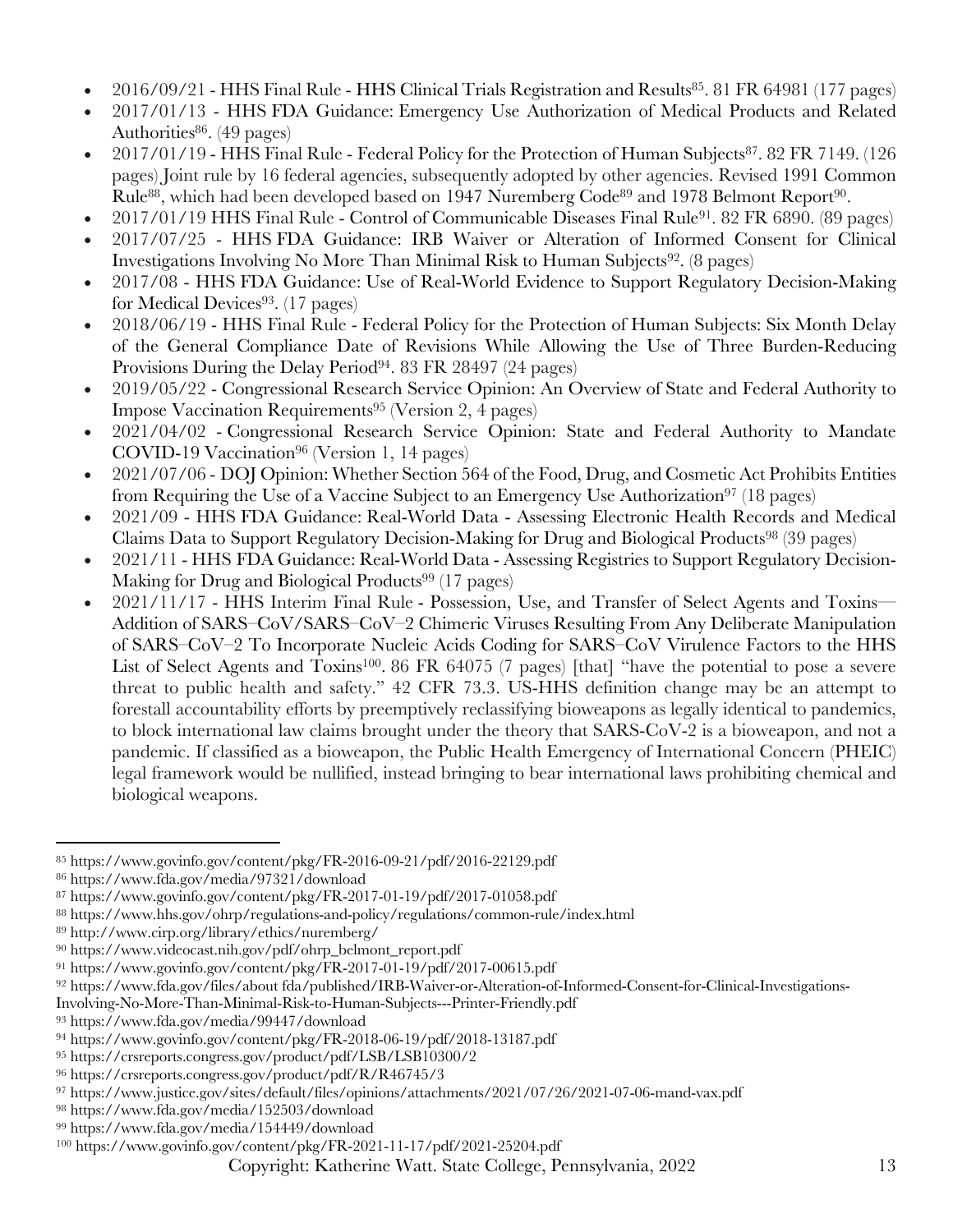- 2021/12/02 HHS Final Rule National Vaccine Injury Compensation Program: Adding the Category of Vaccines Recommended for Pregnant Women to the Vaccine Injury Table101 - Added vaccines recommended for pregnant women to the list of vaccines subject to the 1986 VICP compensation scheme, so as add another hurdle to civil suits against Covid-19 injection manufacturers, even though the products had not yet been added to the childhood vaccine schedule that otherwise governs access to VICP scheme. Because CDC does recommend them for pregnant women.
- 2022/02/07 Congressional Research Service Opinion: State and Federal Authority to Mandate COVID-19 Vaccination<sup>102</sup>. (46 pages)
- 2022/05/17 Congressional Research Service Opinion: State and Federal Authority to Mandate  $COVID-19$  Vaccination<sup>103</sup>. (Version 9, 47 pages)
- 2022/05/17 Congressional Research Service Opinion: Status of Federal COVID-19 Vaccination Mandate Litigation<sup>104</sup>. (Version 7, 5 pages)

# **JUDICIAL PRECEDENTS**

\*

Timeline (1819-2022)105 of Supreme Court cases, related state cases and treatises on issues of individual liberty, bodily integrity, personal sovereignty and related moral issues.

Key legal markers eroding personal sovereignty principles have been laid by SCOTUS during Covid

- May 2020 South Bay United Pentecostal Church v. Newsom, 590 US <sub>.</sub>, (2020)<sup>106</sup>. SCOTUS denied role for federal judiciary in Constitutional review of executive and legislative acts taken during declared public health emergencies.
- January 2022 Missouri v. Biden (21 A 240), Louisiana v. Biden (21 A. 241), 595 US \_\_, (2022)107. SCOTUS asserted federal funding for hospitals and nursing homes voids Constitutional protection for employees individual bodily integrity and informed consent to medical treatment.
- February 2022 Dobbs v. Jackson Women's Health<sup>108</sup>, leaked draft opinion by Justice Samuel Alito. SCOTUS poised to explicitly deny the principle of Constitutionally-protected inalienable individual rights to personal privacy, conscience, bodily integrity, or liberty, against State exercise of authority.

<sup>\*</sup>

<sup>101</sup> https://www.govinfo.gov/content/pkg/FR-2021-12-02/pdf/2021-26197.pdf

<sup>102</sup> https://crsreports.congress.gov/product/pdf/R/R46745

<sup>103</sup> https://crsreports.congress.gov/product/pdf/R/R46745

<sup>104</sup> https://crsreports.congress.gov/product/pdf/LSB/LSB10681/7

<sup>105</sup> https://bailiwicknews.substack.com/p/where-does-the-current-supreme-court?s=w

<sup>106</sup> https://www.supremecourt.gov/opinions/19pdf/19a1044\_pok0.pdf

<sup>107</sup> https://supreme.justia.com/cases/federal/us/595/21a240/case.pdf

<sup>108</sup> https://s3.documentcloud.org/documents/21835435/scotus-initial-draft.pdf

Copyright: Katherine Watt. State College, Pennsylvania, 2022 14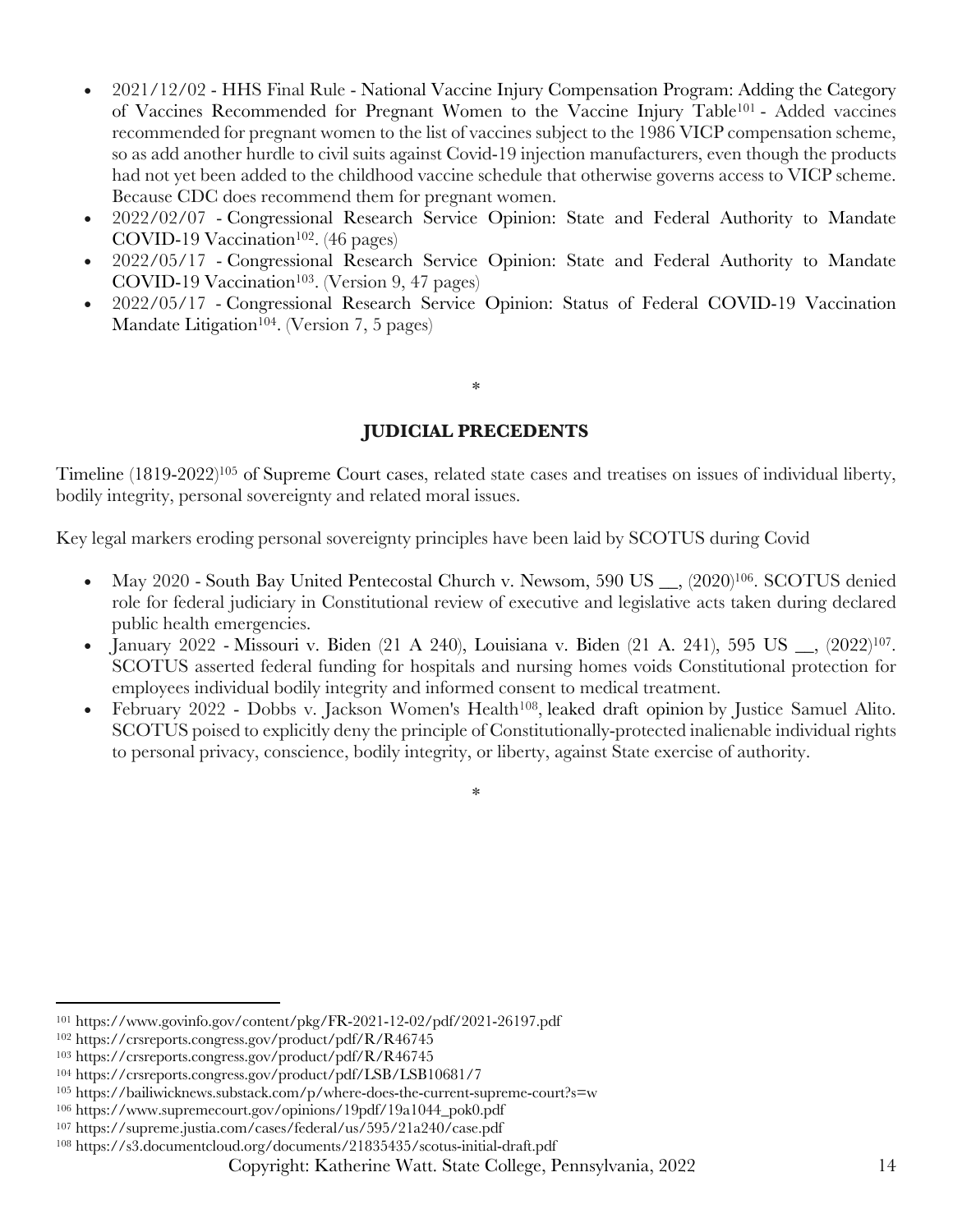## **COVID-19 Injectable Bioweapons as Case Study in Legalized, Government-operated Domestic Bioterrorism.**

Or: Why there won't be any civil suits, or compensatory damages for injured victims or survivors of dead victims.

Since first realizing the implications of the many Congressional statutes and Health and Human Services regulations adopted to create and operate the bioterrorism program, mostly between 1997 and the present, I've been intermittently finding the specific citations for each statement while researching related issues.

Some statements are simply logical deductions from the first premise, corroborated by the observable actions and inactions of Food and Drug Administration officials as the observable injuries and deaths mount up in the American people.

Others are specifically written into the laws, but I don't yet have the citations because I've prioritized my research time investigating other issues related to the bioterrorism program.

I'm posting the information as I understand it today [, despite those limitations, in case it's useful for readers who also follow FDA Vaccine and Related Biological Products Advisory Committee (VRBPAC) reporting by Toby Rogers<sup>109</sup>, Igor Chudov<sup>110</sup>, Steve Kirsch<sup>111</sup>, Jessica Rose<sup>112</sup>, and others.

They continue to rightly raise public awareness and alarm about FDA's ongoing failure to protect the public from the Emergency Use Authorized (EUA) products.

But they don't address the main reason **why** FDA is acting as it is.

FDA is not pulling the EUA products from the market or stopping the 'vaccination' campaign because Health and Human Services Secretary Xavier Becerra and FDA Commissioner Robert Califf are running the US government's bioterrorism program jointly with Defense Secretary Lloyd Austin, Department of Justice Attorney General Merrick Garland, Department of Homeland Security Secretary Alejandro Majorkas, Pfizer CEO Albert Bourla, Moderna CEO Stephane Bancel, and World Health Organization Director-General Tedros Adhanom Ghebreyesus.

# Main Premise

Use of EUA-covered medical countermeasure (MCM) products including masks, PCR tests, mRNA and DNA injections, and other drugs, devices and biologics, once designated as such by the Secretary of Health and Human Services (March 10, 2020, retroactive to February 4, 2020113) "**shall not be considered to constitute a clinical investigation."** 21 USC 360bbb-3(k) as adopted 1997 and amended 2004, 2005, 2013.

This is true no matter how untested, unmonitored, unsafe, or ineffective they are, no matter whether their harmfulness to human health and uselessness for infection-control are known before use, or discovered afterward.

<sup>109</sup> https://tobyrogers.substack.com/p/no-evidence-of-effectiveness-against?s=r

<sup>110</sup> https://igorchudov.substack.com/p/try-not-to-laugh-at-modernas-omicron?s=r

<sup>111</sup> https://stevekirsch.substack.com/

<sup>112</sup> https://jessicar.substack.com/

<sup>113</sup> https://www.govinfo.gov/content/pkg/FR-2020-03-17/pdf/2020-05484.pdf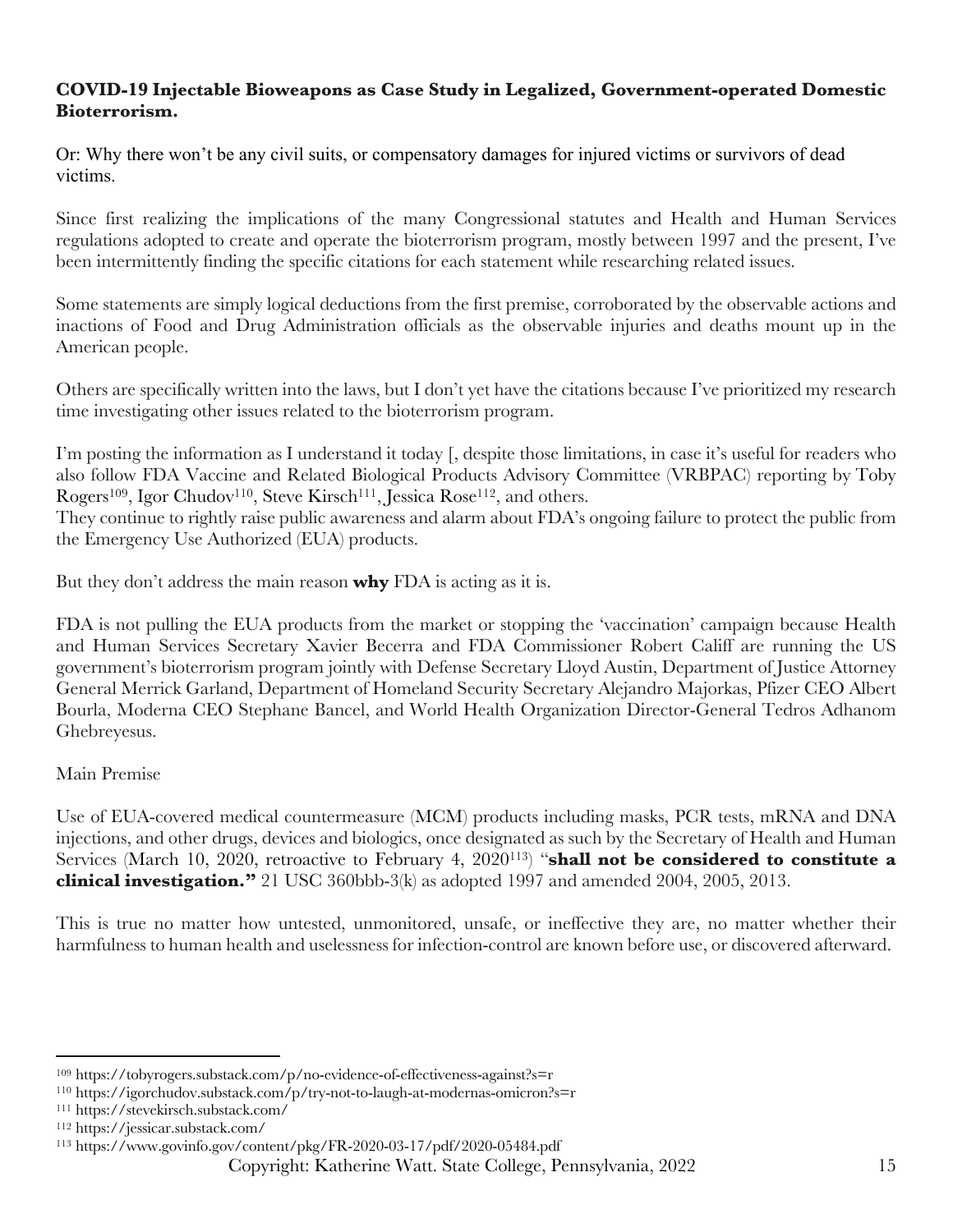Legal implications derived from the main premise:

# 1. **There is no stopping condition.**

- 2. EUA products are exempt from laws regulating researcher use of investigational, experimental drugs, devices and biologics on human beings.
- 3. EUA products are exempt from laws regulating physician use of approved drugs, devices and biologics as medical treatments for patients.
- 4. There are no manufacturers of experimental products (EUA products are not part of any clinical investigation, and therefore not experimental.)
- 5. There are no government or private contracts for purchase of experimental products; there are only contracts for 'large scale vaccine manufacturing demonstrations.'114
- 6. There is no act of administration of any experimental products.
- 7. There are no nurses or pharmacists administering experimental products.
- 8. There are no human subjects (of experiments) or patients (of physicians providing treatment) receiving experimental products: no victims.
- 9. There is no party responsible for the wellbeing of recipients after administration of EUA products.
- 10. There is no treatment group and no control group.
- 11. Human beings administering EUA products have no **informed consent** obligations to provide information about ingredients, risks, benefits, alternatives, or the option to accept or refuse the products. *See* 21 USC 360bbb-3(e)(1)(A)(ii)) waiving informed consent for unapproved products (2004); 21 USC 360bbb-3(e)(2)(A) waiving informed consent for unapproved use of an approved product (2004); 21 USC 355(i)(4) waiving informed consent for experimental products classified by HHS as 'minimal risk' drugs (2016); 21 USC 360j(g)(3) waiving informed consent for experimental 'minimal risk' devices (2016).
- 12. Human beings receiving EUA products have no **informed consent** rights to receive information about ingredients, risks, benefits, alternatives, or the option to accept or refuse the products. *See* citations, bullet point above.
- 13. There are no Institutional Review Boards supervising administration of the experimental products.
- 14. There are no safety standards for EUA products.
- 15. There are no efficacy standard for EUA products. *See* 21 USC 360bbb-3(c)(2)(A), 1997, 2004, re: 'may be effective'
- 16. There are no clinical investigators studying the effects of EUA products on human subjects.
- 17. There are no doctors, nurses, or other treatment providers providing experimental treatment to their patients subject to the Hippocratic Oath ("first do no harm") using EUA products.
- 18. There is no coordinated, public, federal government monitoring of recipients after receiving the products for adverse effects and deaths.
- 19. There is no coordinated, public, federal government data collection or analysis.
- 20. There is no legal requirement for medical supervision during product administration.
- 21. There is no legal requirement for recipient monitoring after product administration.
- 22. 'Real world evidence' mass administration of products to general public, followed by collection of private/proprietary information about the effects, from health insurance systems, government databases (Medicare115, Medicaid, Defense Medical Epidemiology Database, Veterans Health Administration) and other private databases — is authorized for the purposes of FDA regulatory decisions. *See* 21 USC 355g. 2016.
- 23. There is no requirement for individual prescriptions to be written prior to dispensing EUA products, and products dispensed without prescriptions "shall not be deemed adulterated or misbranded." *See* 21 USC 360bbb-3a(d). 2013.

<sup>114</sup> https://bailiwicknews.substack.com/p/implications-of-10-usc-2371b-the?s=w

<sup>115</sup> https://www.naturalnews.com/files/Salus\_Humetrix\_VE\_study\_2021\_09\_28.pdf

Copyright: Katherine Watt. State College, Pennsylvania, 2022 16